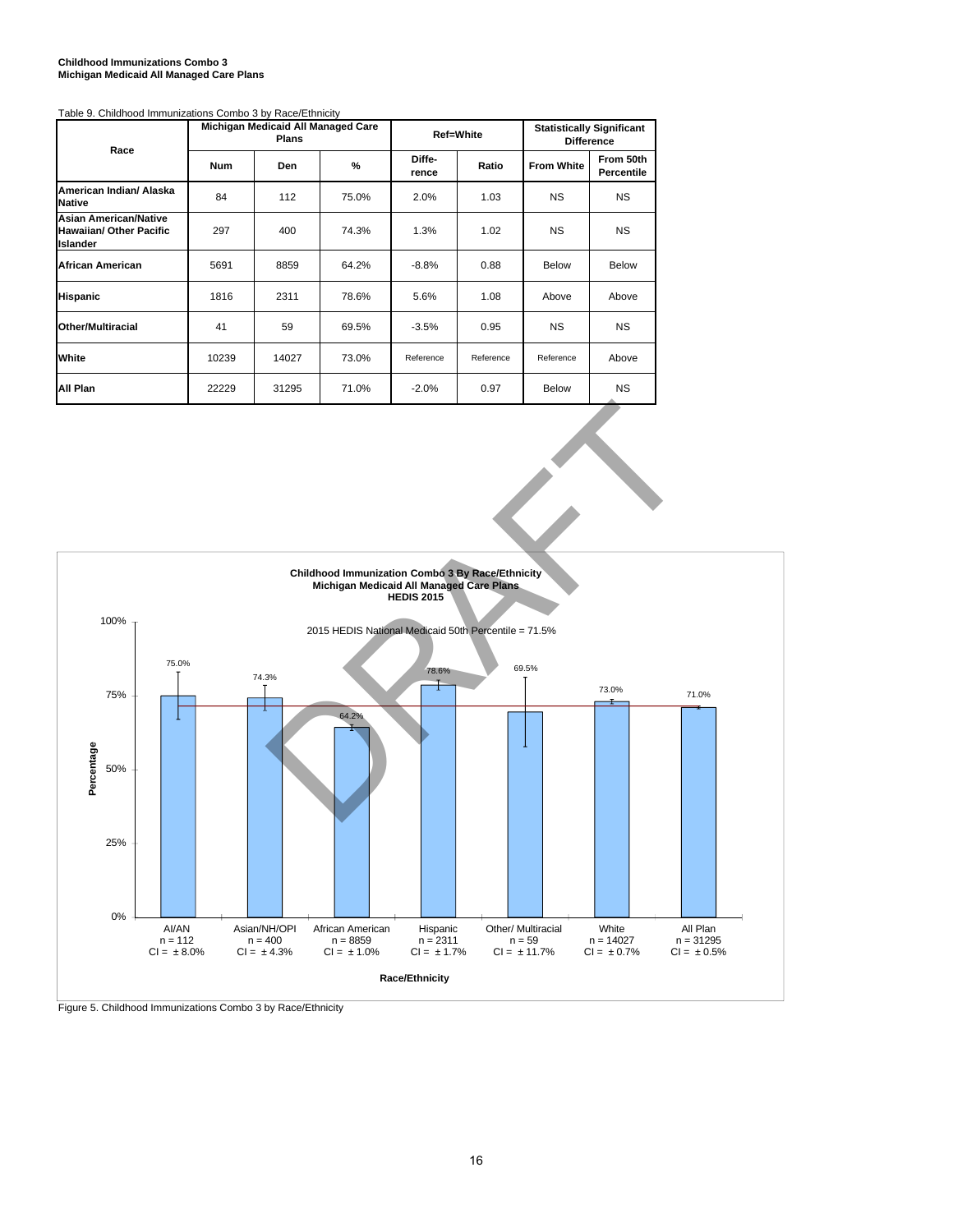## **Adolescent Immunizations Michigan Medicaid All Managed Care Plans**

Table 10. Adolescent Immunizations by Race/Ethnicity

| Race                                                                       |       | Michigan Medicaid All Managed Care<br>Plans |       |                 | Ref=White | <b>Statistically Significant</b><br><b>Difference</b> |                         |  |
|----------------------------------------------------------------------------|-------|---------------------------------------------|-------|-----------------|-----------|-------------------------------------------------------|-------------------------|--|
|                                                                            | Num   | Den                                         | %     | Diffe-<br>rence | Ratio     | <b>From White</b>                                     | From 50th<br>Percentile |  |
| American Indian/ Alaska<br><b>Native</b>                                   | 47    | 51                                          | 92.2% | 4.5%            | 1.05      | <b>NS</b>                                             | Above                   |  |
| <b>Asian American/Native</b><br><b>Hawaiian/ Other Pacific</b><br>Islander | 397   | 442                                         | 89.8% | 2.2%            | 1.02      | <b>NS</b>                                             | Above                   |  |
| <b>African American</b>                                                    | 7313  | 8502                                        | 86.0% | $-1.6%$         | 0.98      | Below                                                 | Above                   |  |
| <b>Hispanic</b>                                                            | 1751  | 1935                                        | 90.5% | 2.8%            | 1.03      | Above                                                 | Above                   |  |
| <b>Other/Multiracial</b>                                                   | 37    | 50                                          | 74.0% | $-13.7%$        | 0.84      | Below                                                 | Below                   |  |
| White                                                                      | 12137 | 13847                                       | 87.7% | Reference       | Reference | Reference                                             | Above                   |  |
| All Plan                                                                   | 22724 | 26027                                       | 87.3% | $-0.3%$         | 1.00      | <b>NS</b>                                             | Above                   |  |



Figure 6. Adolescent Immunizations by Race/Ethnicity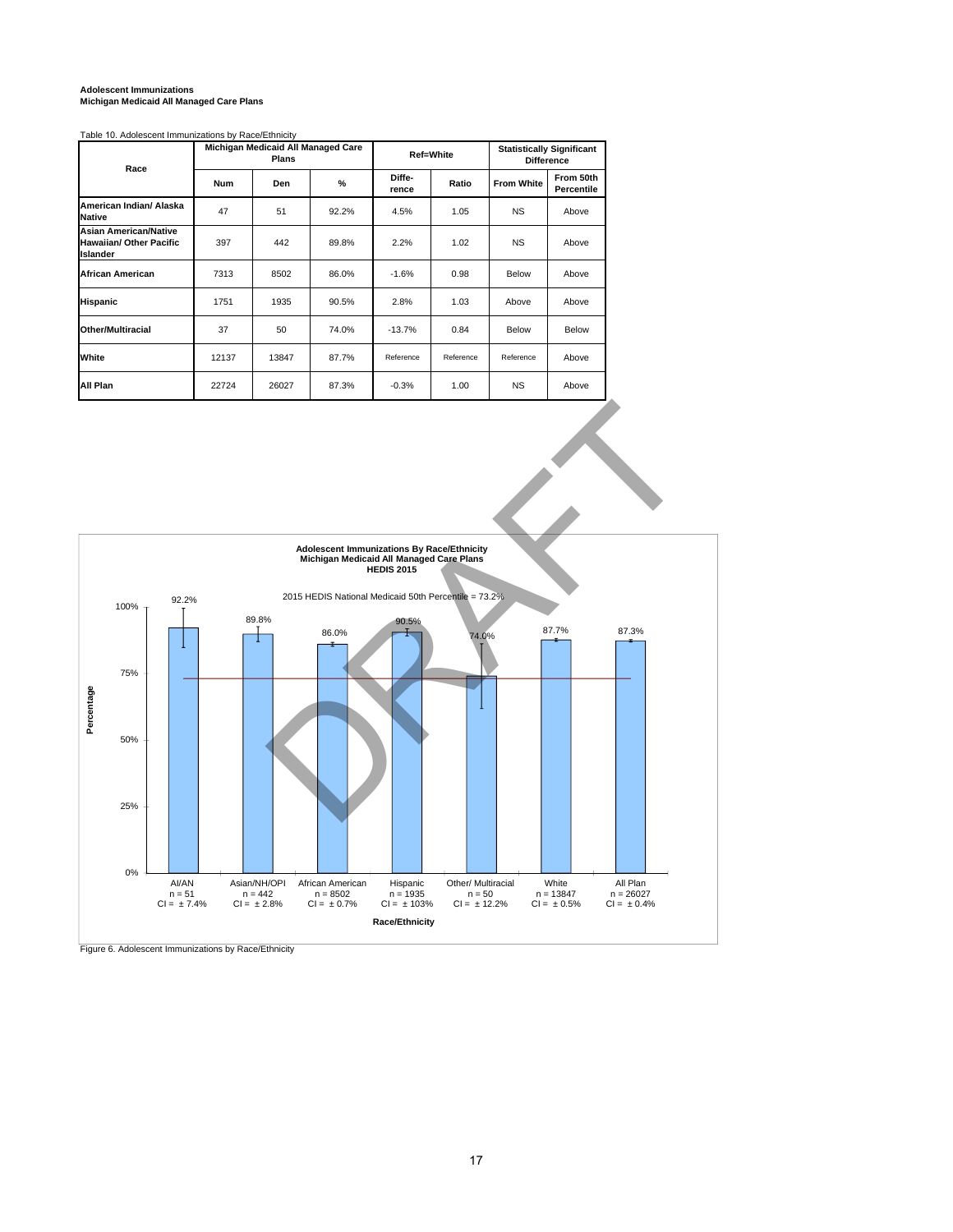# **Blood Lead Screening Michigan Medicaid All Managed Care Plans**

### Table 11. Blood Lead Screening by Race/Ethnicity

| Race                                                                              |            | Michigan Medicaid All Managed Care<br>Plans |       |                 | Ref=White | <b>Statistically Significant</b><br><b>Difference</b> |                         |  |
|-----------------------------------------------------------------------------------|------------|---------------------------------------------|-------|-----------------|-----------|-------------------------------------------------------|-------------------------|--|
|                                                                                   | <b>Num</b> | %<br>Den                                    |       | Diffe-<br>rence | Ratio     | <b>From White</b>                                     | From 50th<br>Percentile |  |
| American Indian/ Alaska<br><b>Native</b>                                          | 95         | 112                                         | 84.8% | 6.1%            | 1.08      | <b>NS</b>                                             | Above                   |  |
| <b>Asian American/Native</b><br><b>Hawaiian/ Other Pacific</b><br><b>Islander</b> | 353        | 401                                         | 88.0% | 9.3%            | 1.12      | Above                                                 | Above                   |  |
| <b>African American</b>                                                           | 6865       | 8859                                        | 77.5% | $-1.2%$         | 0.98      | <b>NS</b>                                             | Above                   |  |
| <b>Hispanic</b>                                                                   | 1955       | 2311                                        | 84.6% | 5.9%            | 1.07      | Above                                                 | Above                   |  |
| Other/Multiracial                                                                 | 49         | 59                                          | 83.1% | 4.3%            | 1.06      | <b>NS</b>                                             | Above                   |  |
| White                                                                             | 11040      | 14027                                       | 78.7% | Reference       | Reference | Reference                                             | Above                   |  |
| All Plan                                                                          | 24700      | 31295                                       | 78.9% | 0.2%            | 1.00      | <b>NS</b>                                             | Above                   |  |



Figure 7. Blood Lead Screening by Race/Ethnicity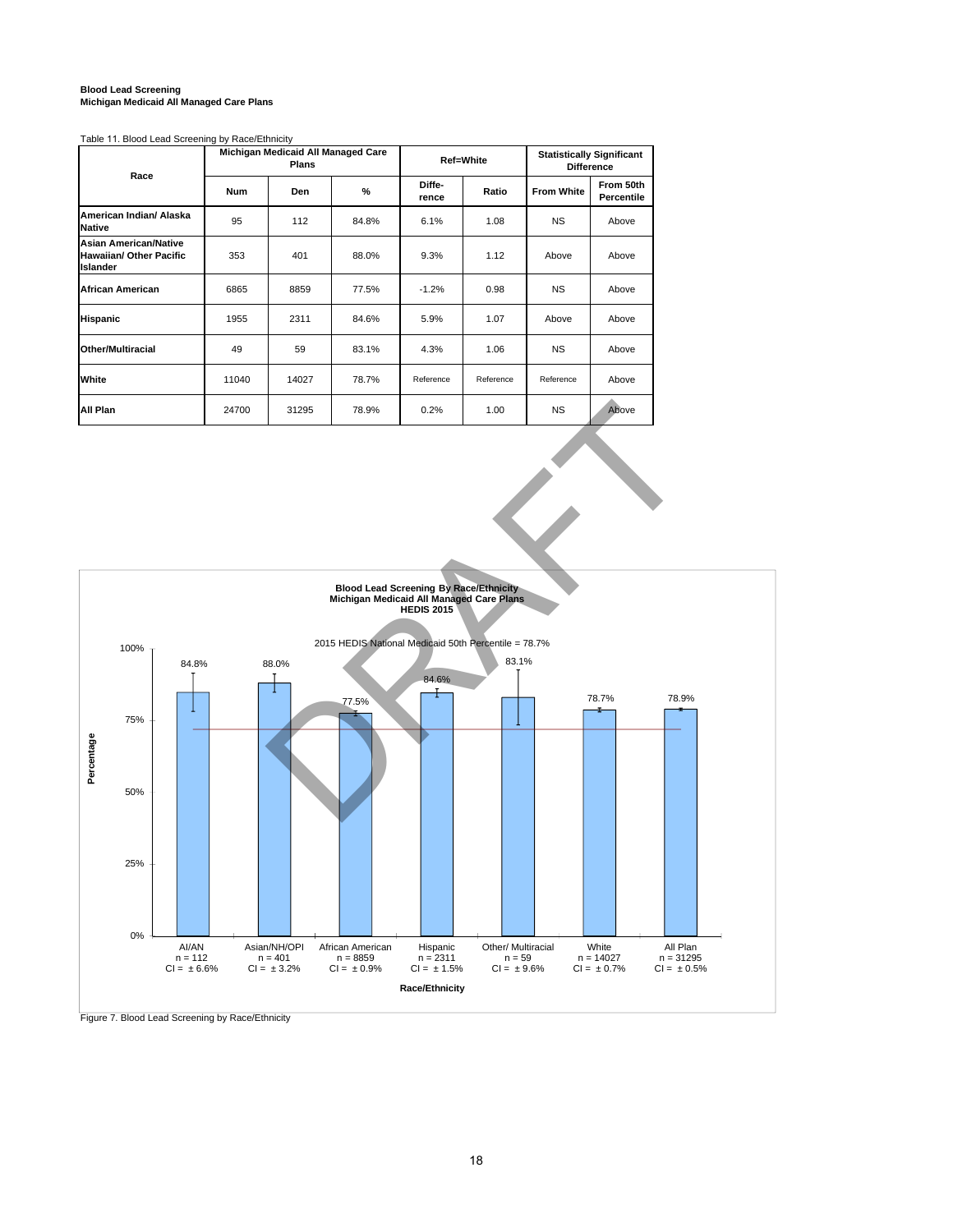# **Well Child Visits (3-6 Years) Michigan Medicaid All Managed Care Plans**

Table 12. Well Child Visits (3-6 Years) by Race/Ethnicity

| Race                                                                              |            | Michigan Medicaid All Managed Care<br><b>Plans</b> |               |                 | <b>Ref=White</b> | <b>Statistically Significant</b><br><b>Difference</b> |                         |  |
|-----------------------------------------------------------------------------------|------------|----------------------------------------------------|---------------|-----------------|------------------|-------------------------------------------------------|-------------------------|--|
|                                                                                   | <b>Num</b> | Den                                                | $\frac{9}{6}$ | Diffe-<br>rence | Ratio            | <b>From White</b>                                     | From 50th<br>Percentile |  |
| American Indian/ Alaska<br>Native                                                 | 223        | 302                                                | 73.8%         | 0.0%            | 1.00             | <b>NS</b>                                             | <b>NS</b>               |  |
| <b>Asian American/Native</b><br><b>Hawaiian/ Other Pacific</b><br><b>Islander</b> | 1371       | 1745                                               | 78.6%         | 4.8%            | 1.06             | Above                                                 | <b>NS</b>               |  |
| <b>African American</b>                                                           | 24802      | 35603                                              | 69.7%         | $-4.1%$         | 0.94             | Below                                                 | <b>Below</b>            |  |
| <b>Hispanic</b>                                                                   | 7113       | 9235                                               | 77.0%         | 3.2%            | 1.04             | Above                                                 | Above                   |  |
| <b>Other/Multiracial</b>                                                          | 164        | 215                                                | 76.3%         | 2.5%            | 1.03             | <b>NS</b>                                             | <b>NS</b>               |  |
| White                                                                             | 43720      | 59236                                              | 73.8%         | Reference       | Reference        | Reference                                             | Above                   |  |
| All Plan                                                                          | 85272      | 116939                                             | 72.9%         | $-0.9%$         | 0.99             | <b>NS</b>                                             | Above                   |  |



Figure 8. Well Child Visits (3-6 Years) by Race/Ethnicity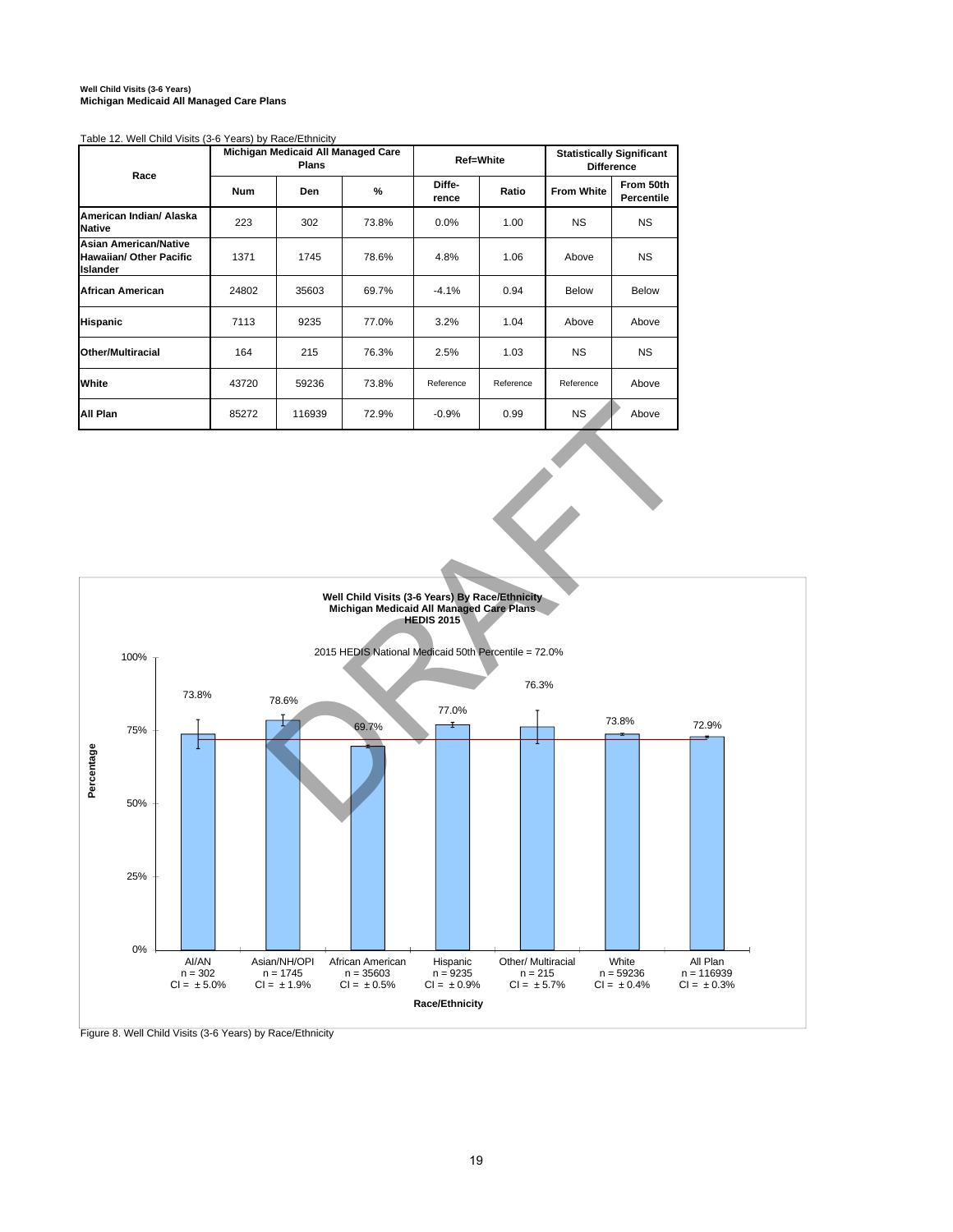### **Child Access to Care (25 Months to 6 Years) Michigan Medicaid All Managed Care Plans**

| Table 13. Child Access to Care (25 Months to 6 Years) by Race/Ethnicity           |            |                                                    |                          |                 |           |                                                       |                         |  |
|-----------------------------------------------------------------------------------|------------|----------------------------------------------------|--------------------------|-----------------|-----------|-------------------------------------------------------|-------------------------|--|
| Race                                                                              |            | Michigan Medicaid All Managed Care<br><b>Plans</b> |                          |                 | Ref=White | <b>Statistically Significant</b><br><b>Difference</b> |                         |  |
|                                                                                   | <b>Num</b> | Den                                                | %                        | Diffe-<br>rence | Ratio     | <b>From White</b>                                     | From 50th<br>Percentile |  |
| American Indian/ Alaska<br><b>Native</b>                                          | 336        | 371                                                | 90.6%                    | $-0.5%$         | 0.99      | <b>NS</b>                                             | <b>NS</b>               |  |
| <b>Asian American/Native</b><br><b>Hawaiian/ Other Pacific</b><br><b>Islander</b> | 1902       | 2031                                               | 93.6%                    | 2.6%            | 1.03      | Above                                                 | Above                   |  |
| <b>African American</b>                                                           | 34464      | 41506                                              | 83.0%                    | $-8.0%$         | 0.91      | Below                                                 | <b>Below</b>            |  |
| Hispanic                                                                          | 10168      | 11142                                              | 91.3%                    | 0.2%            | 1.00      | <b>NS</b>                                             | Above                   |  |
| <b>Other/Multiracial</b>                                                          |            |                                                    | <b>Insufficient Data</b> |                 |           |                                                       |                         |  |
| White                                                                             | 63141      | 91.1%<br>69345<br>Reference<br>Reference           |                          |                 |           | Reference                                             | <b>NS</b>               |  |
| All Plan                                                                          | 123227     | 138931                                             | 88.7%                    | $-2.4%$         | 0.97      | Above                                                 | <b>NS</b>               |  |

### **Child Access to Care By Race/Ethnicity Michigan Medicaid All Managed Care Plans HEDIS 2015** 2015 HEDIS National Medicaid 50th Percentile = 88.5% 100% 90.6% 93.6% 91.3% 91.1% 88.7% 83.0% 75% Percentage **Percentage** 50% 25% 0% AI/AN Asian/NH/OPI African American Hispanic Other/ Multiracial White All Plan Insufficient Data n = 371 CI = ± 3.0% n = 2031 CI = ± 1.1%  $n = 41506$ <br>CI =  $\pm 0.4\%$ n = 11142 CI = ± 0.5% n = 69345 CI = ± 0.2% n = 138931 CI = ± 0.2% **Race/Ethnicity**

Figure 9. Child Access to Care (25 Months to 6 Years) by Race/Ethnicity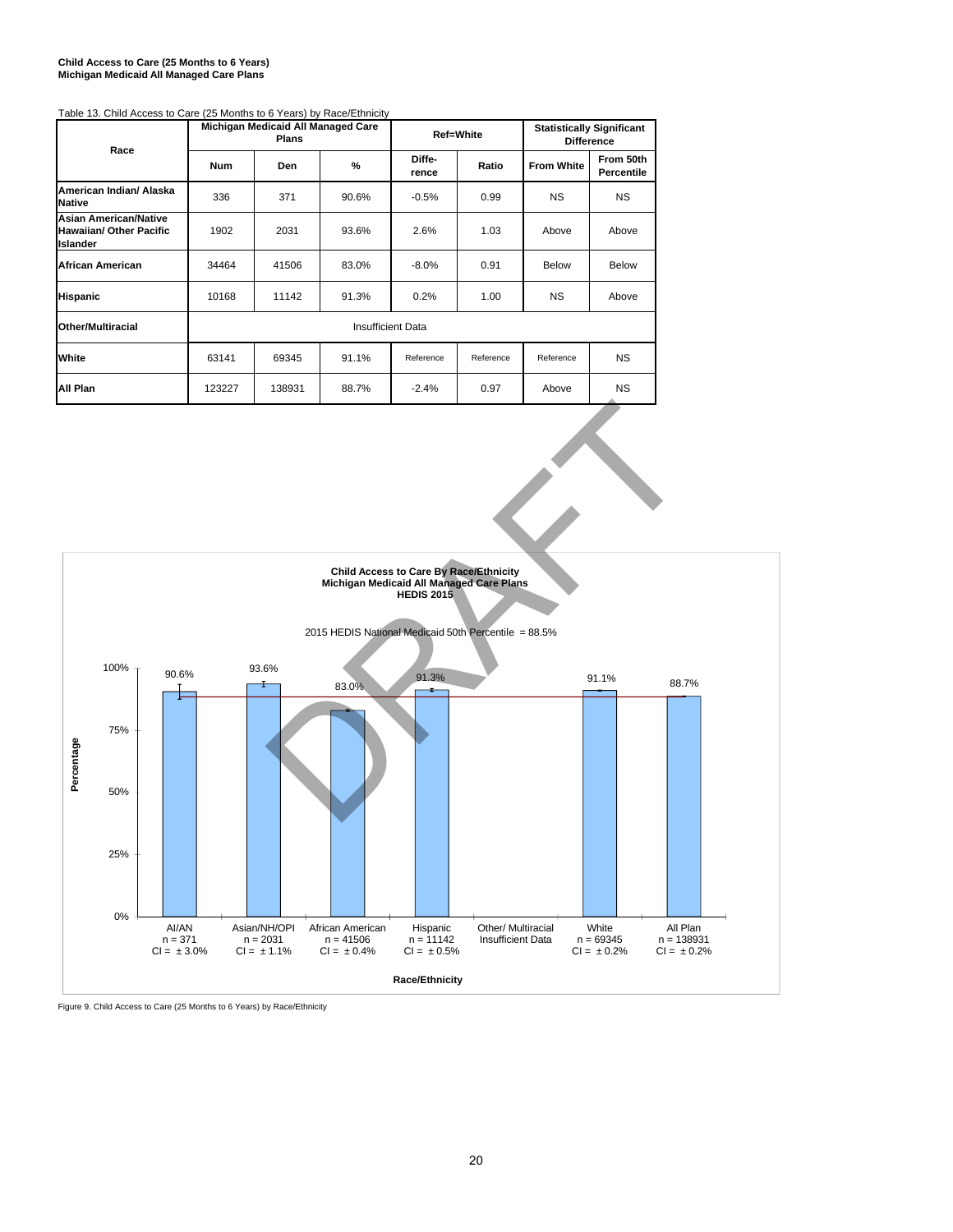### **Adult Access to Care (20-44 Years) Michigan Medicaid All Managed Care Plans**

### Table 14. Adult Access to Care (20-44 Years) by Race/Ethnicity

| Race                                                                              |            | Michigan Medicaid All Managed Care<br><b>Plans</b> |               |                          | Ref=White | <b>Statistically Significant</b><br><b>Difference</b> |                                |  |
|-----------------------------------------------------------------------------------|------------|----------------------------------------------------|---------------|--------------------------|-----------|-------------------------------------------------------|--------------------------------|--|
|                                                                                   | <b>Num</b> | <b>Den</b>                                         | $\frac{9}{6}$ | Diffe-<br>Ratio<br>rence |           | <b>From White</b>                                     | From 50th<br><b>Percentile</b> |  |
| American Indian/ Alaska<br>Native                                                 | 278        | 328                                                | 84.8%         | $-1.4%$                  | 0.98      | <b>NS</b>                                             | <b>NS</b>                      |  |
| <b>Asian American/Native</b><br><b>Hawaiian/ Other Pacific</b><br><b>Islander</b> | 1557       | 1890                                               | 82.4%         | $-3.8%$                  | 0.96      | <b>Below</b>                                          | <b>NS</b>                      |  |
| African American                                                                  | 46153      | 58800                                              | 78.5%         | $-7.7%$                  | 0.91      | <b>Below</b>                                          | <b>Below</b>                   |  |
| <b>Hispanic</b>                                                                   | 4011       | 4896                                               | 81.9%         | $-4.3%$                  | 0.95      | <b>Below</b>                                          | <b>NS</b>                      |  |
| Other/Multiracial                                                                 | 97         | 125                                                | 77.6%         | $-8.6%$                  | 0.90      | <b>Below</b>                                          | <b>NS</b>                      |  |
| White                                                                             | 77434      | 89837                                              | 86.2%         | Reference                | Reference | Reference                                             | Above                          |  |
| All Plan                                                                          | 136740     | 164339                                             | 83.2%         | $-3.0%$                  | 0.97      | <b>NS</b>                                             | Above                          |  |



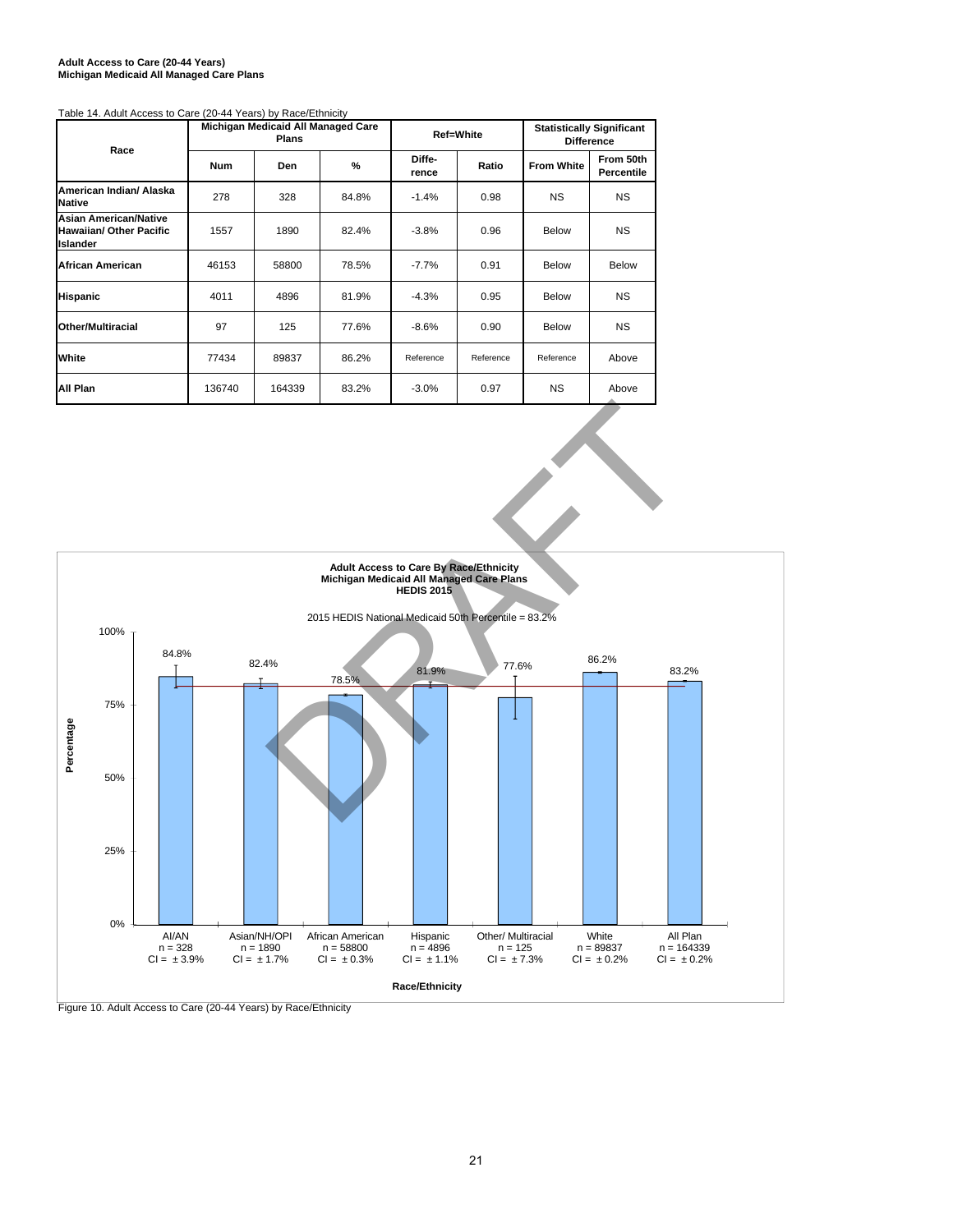#### **Appropriate Asthma Medications (Combined) Michigan Medicaid All Managed Care Plans**

| rable 15. Appropriate Astrillia Medications (Combined) by Race/Ethnicity<br>Race  |            | Michigan Medicaid All Managed Care<br><b>Plans</b> |                          |                 | <b>Ref=White</b>  | <b>Statistically Significant</b><br><b>Difference</b> |                                |  |  |  |
|-----------------------------------------------------------------------------------|------------|----------------------------------------------------|--------------------------|-----------------|-------------------|-------------------------------------------------------|--------------------------------|--|--|--|
|                                                                                   | <b>Num</b> | <b>Den</b>                                         | %                        | Diffe-<br>rence | Ratio             | <b>From White</b>                                     | From 50th<br><b>Percentile</b> |  |  |  |
| American Indian/ Alaska<br><b>Native</b>                                          |            | <b>Insufficient Data</b>                           |                          |                 |                   |                                                       |                                |  |  |  |
| <b>Asian American/Native</b><br><b>Hawaiian/ Other Pacific</b><br><b>Islander</b> | 160        | 188                                                | 85.1%                    | 2.7%            | <b>NS</b><br>1.03 |                                                       | <b>NS</b>                      |  |  |  |
| African American                                                                  | 4330       | 5645                                               | 76.7%                    | $-5.7%$         | 0.93              | <b>Below</b>                                          | <b>Below</b>                   |  |  |  |
| <b>Hispanic</b>                                                                   | 491        | 565                                                | 86.9%                    | 4.5%            | 1.05              | Above                                                 | <b>NS</b>                      |  |  |  |
| Other/Multiracial                                                                 |            |                                                    | <b>Insufficient Data</b> |                 |                   |                                                       |                                |  |  |  |
| White                                                                             | 6001       | 7280                                               | 82.4%                    | Reference       | Reference         | Reference                                             | <b>Below</b>                   |  |  |  |
| All Plan                                                                          | 11826      | 14724                                              | 80.3%                    | $-2.1%$         | 0.97              | <b>Below</b>                                          | Below                          |  |  |  |

## Table 15. Appropriate Asthma Medications (Combined) by Race/Ethnicity



Figure 11. Appropriate Asthma Medications (Combined) by Race/Ethnicity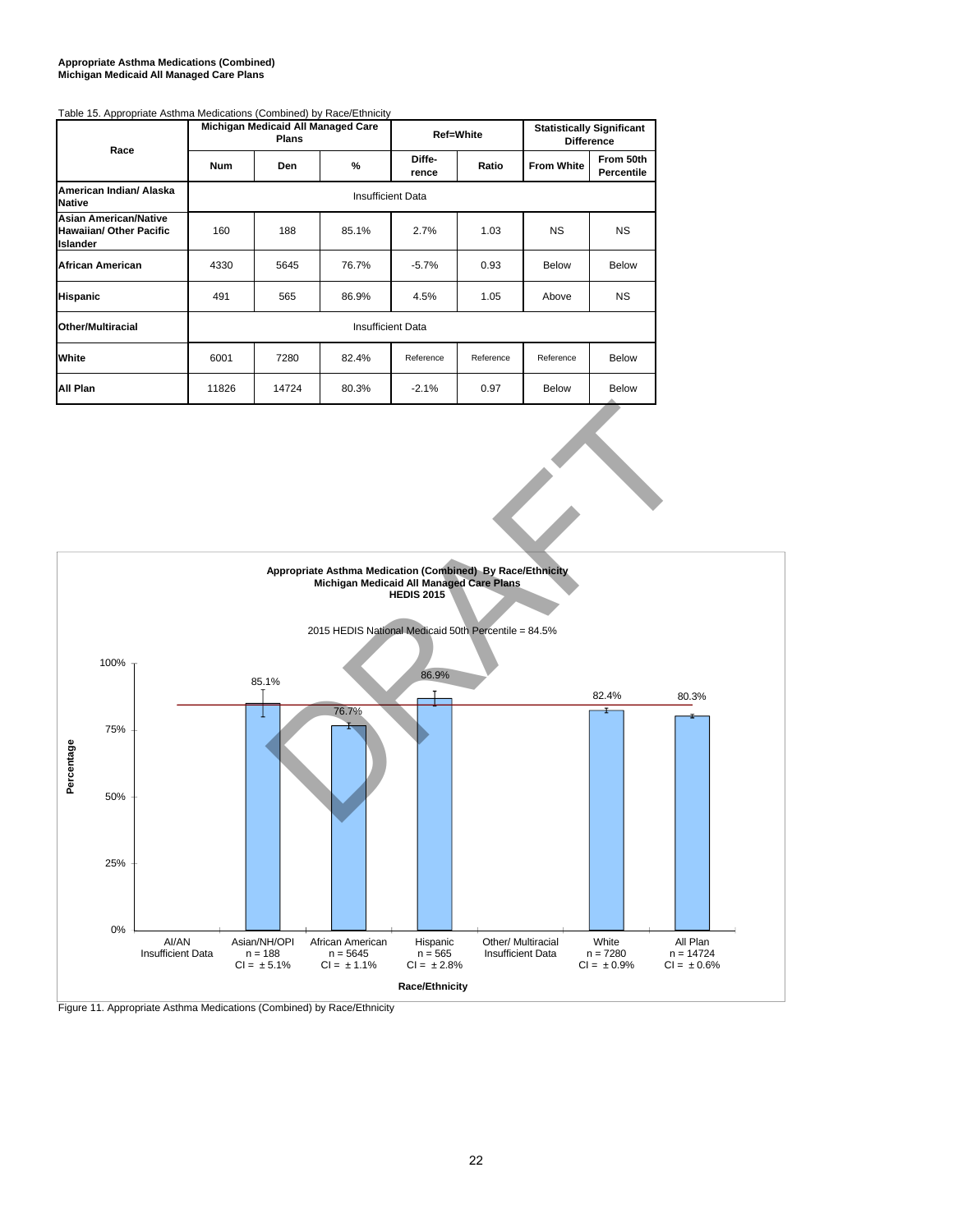### **HbA1C Testing Michigan Medicaid All Managed Care Plans**

#### Table 16. HbA1C Testing by Race/Ethnicity

| Race                                                                              |            | Michigan Medicaid All Managed Care<br><b>Plans</b> |                          |                 | <b>Ref=White</b> | <b>Statistically Significant</b><br><b>Difference</b> |                         |  |
|-----------------------------------------------------------------------------------|------------|----------------------------------------------------|--------------------------|-----------------|------------------|-------------------------------------------------------|-------------------------|--|
|                                                                                   | <b>Num</b> | Den                                                | %                        | Diffe-<br>rence | Ratio            | <b>From White</b>                                     | From 50th<br>Percentile |  |
| American Indian/ Alaska<br><b>Native</b>                                          | 95         | 118                                                | 80.5%                    | $-0.8%$         | 0.99             | <b>NS</b>                                             | <b>NS</b>               |  |
| <b>Asian American/Native</b><br><b>Hawaiian/ Other Pacific</b><br><b>Islander</b> | 634        | 730                                                | 86.8%                    | 5.5%            | 1.07             | Above                                                 | <b>NS</b>               |  |
| <b>African American</b>                                                           | 10157      | 13078                                              | 77.7%                    | $-3.6%$         | 0.96             | <b>Below</b>                                          | <b>Below</b>            |  |
| <b>Hispanic</b>                                                                   | 876        | 1038                                               | 84.4%                    | 3.1%            | 1.04             | Above                                                 | <b>NS</b>               |  |
| <b>Other/Multiracial</b>                                                          |            |                                                    | <b>Insufficient Data</b> |                 |                  |                                                       |                         |  |
| White                                                                             | 14387      | 17696                                              | 81.3%                    | Reference       | Reference        | Reference                                             | <b>Below</b>            |  |
| All Plan                                                                          | 30293      | 37618                                              | 80.5%                    | $-0.8%$         | 0.99             | <b>NS</b>                                             | <b>Below</b>            |  |



Figure 12. HbA1C Testing by Race/Ethnicity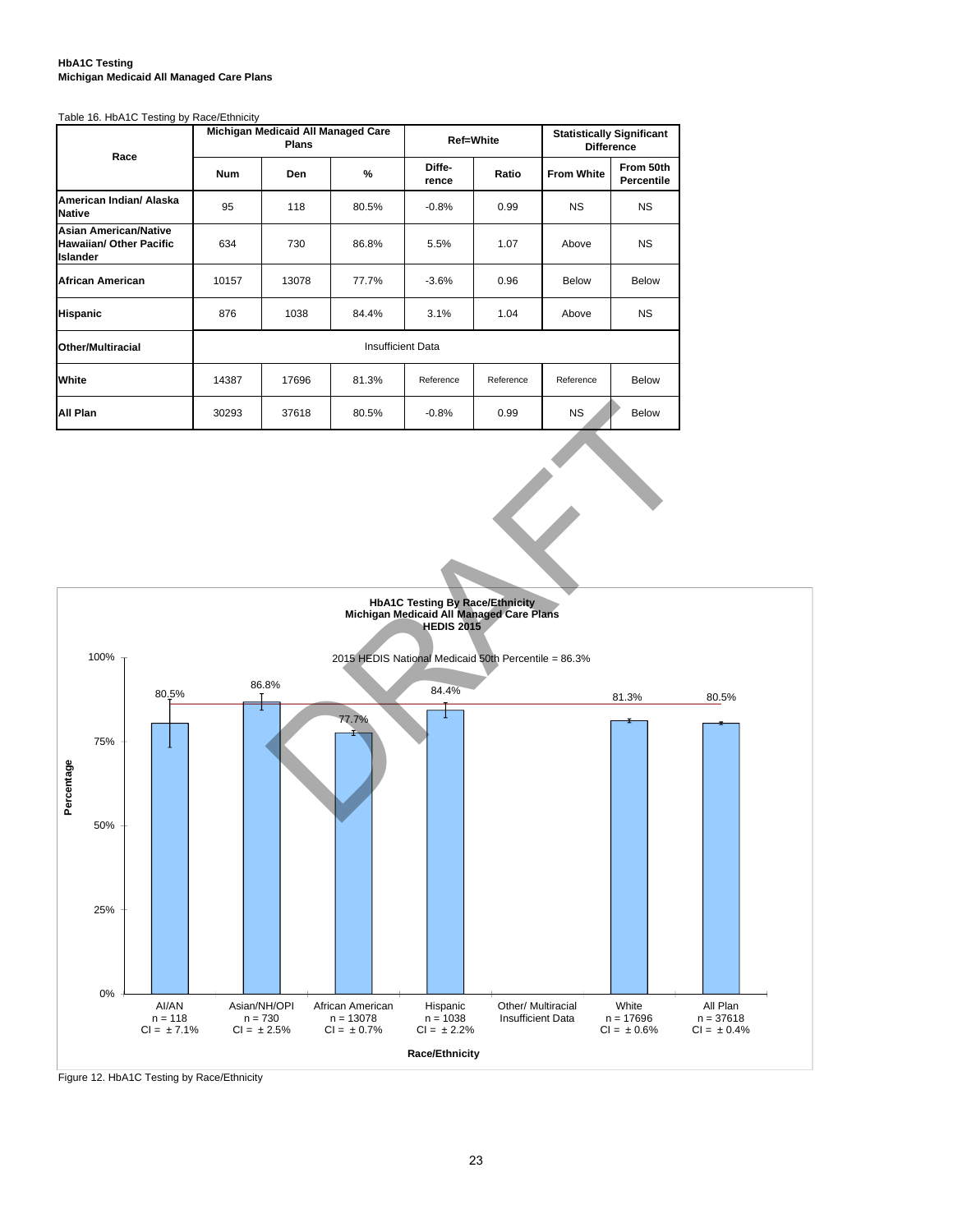## **Diabetic Eye Exam Michigan Medicaid All Managed Care Plans**

### Table 17. Diabetic Eye Exam by Race/Ethnicity

| Race                                                                              |            | Michigan Medicaid All Managed Care<br><b>Plans</b> |                          |                 | <b>Ref=White</b> | <b>Statistically Significant</b><br><b>Difference</b> |                         |  |
|-----------------------------------------------------------------------------------|------------|----------------------------------------------------|--------------------------|-----------------|------------------|-------------------------------------------------------|-------------------------|--|
|                                                                                   | <b>Num</b> | Den                                                | %                        | Diffe-<br>rence | Ratio            | <b>From White</b>                                     | From 50th<br>Percentile |  |
| American Indian/ Alaska<br><b>Native</b>                                          | 51         | 118                                                | 43.2%                    | $-2.5%$         | 0.95             | <b>NS</b>                                             | Below                   |  |
| <b>Asian American/Native</b><br><b>Hawaiian/ Other Pacific</b><br><b>Islander</b> | 366        | 730                                                | 50.1%                    | 4.4%            | 1.10             | <b>NS</b>                                             | Below                   |  |
| African American                                                                  | 5440       | 13078                                              | 41.6%                    | $-4.1%$         | 0.91             | Below                                                 | Below                   |  |
| <b>Hispanic</b>                                                                   | 472        | 1038                                               | 45.5%                    | $-0.3%$         | 0.99             | <b>NS</b>                                             | Below                   |  |
| Other/Multiracial                                                                 |            |                                                    | <b>Insufficient Data</b> |                 |                  |                                                       |                         |  |
| White                                                                             | 8092       | 17696                                              | 45.7%                    | Reference       | Reference        | Reference                                             | Below                   |  |
| All Plan                                                                          | 16884      | 37618                                              | 44.9%                    | $-0.8%$         | 0.98             | <b>NS</b>                                             | <b>NS</b>               |  |



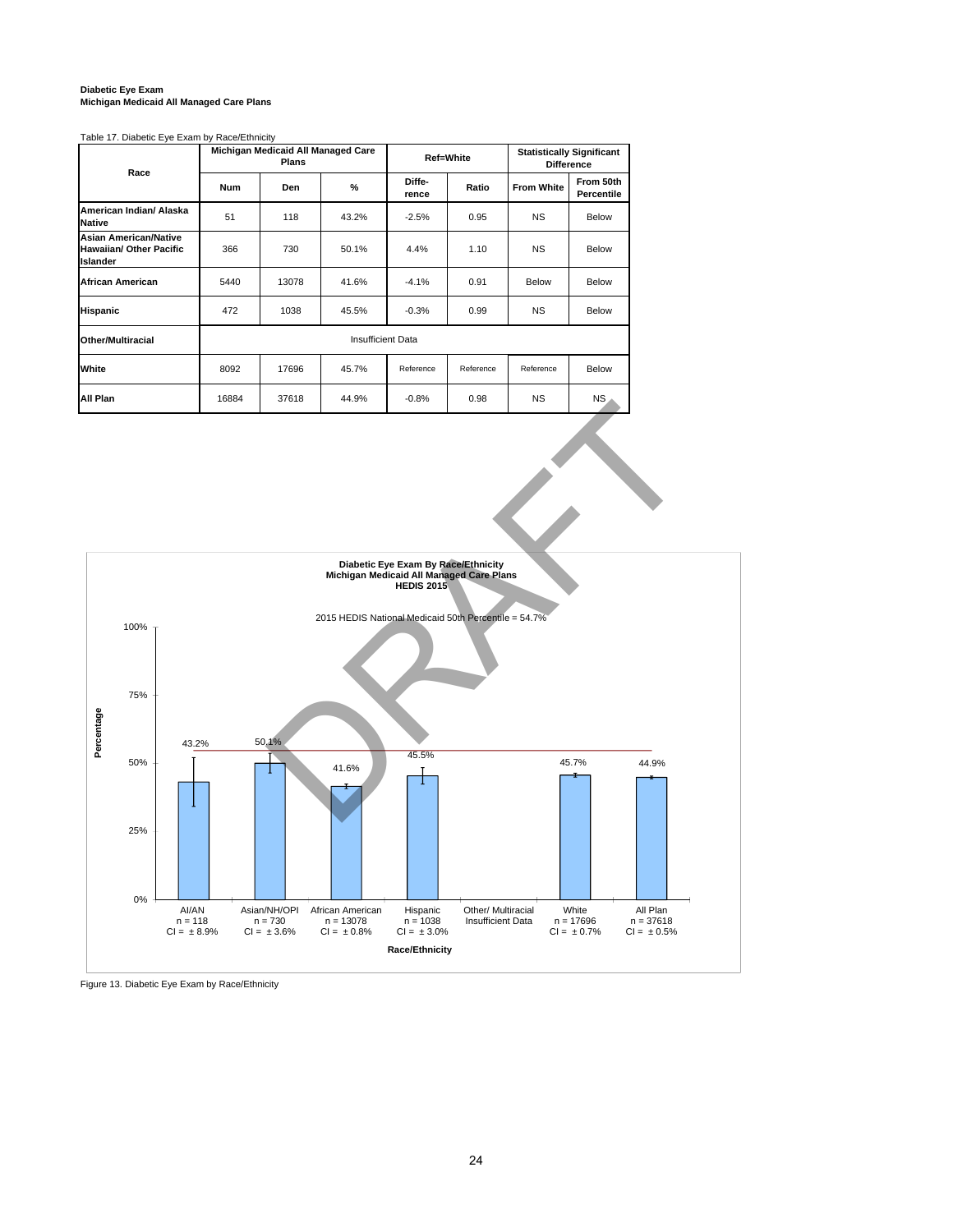### **Diabetic Nephropathy Michigan Medicaid All Managed Care Plans**

### Table 18. Diabetic Nephropathy by Race/Ethnicity

| Race                                                                              |            | Michigan Medicaid All Managed Care<br><b>Plans</b> |                          |                 | <b>Ref=White</b> | <b>Statistically Significant</b><br><b>Difference</b> |                         |  |
|-----------------------------------------------------------------------------------|------------|----------------------------------------------------|--------------------------|-----------------|------------------|-------------------------------------------------------|-------------------------|--|
|                                                                                   | <b>Num</b> | <b>Den</b>                                         | $\frac{0}{2}$            | Diffe-<br>rence | Ratio            | <b>From White</b>                                     | From 50th<br>Percentile |  |
| American Indian/ Alaska<br>Native                                                 | 95         | 118                                                | 80.5%                    | 4.6%            | 1.06             | <b>NS</b>                                             | <b>NS</b>               |  |
| <b>Asian American/Native</b><br><b>Hawaiian/ Other Pacific</b><br><b>Islander</b> | 564        | 730                                                | 77.3%                    | 1.3%            | 1.02             | <b>NS</b>                                             | <b>Below</b>            |  |
| African American                                                                  | 10420      | 13078                                              | 79.7%                    | 3.7%            | 1.05             | Above                                                 | <b>Below</b>            |  |
| <b>Hispanic</b>                                                                   | 789        | 1038                                               | 76.0%                    | 0.1%            | 1.00             | <b>NS</b>                                             | <b>Below</b>            |  |
| <b>Other/Multiracial</b>                                                          |            |                                                    | <b>Insufficient Data</b> |                 |                  |                                                       |                         |  |
| White                                                                             | 13436      | 17696                                              | 75.9%                    | Reference       | Reference        | Reference                                             | <b>Below</b>            |  |
| All Plan                                                                          | 29389      | 37618                                              | 78.1%                    | 2.2%            | 1.03             | Above                                                 | <b>Below</b>            |  |



Figure 14. Diabetic Nephropathy by Race/Ethnicity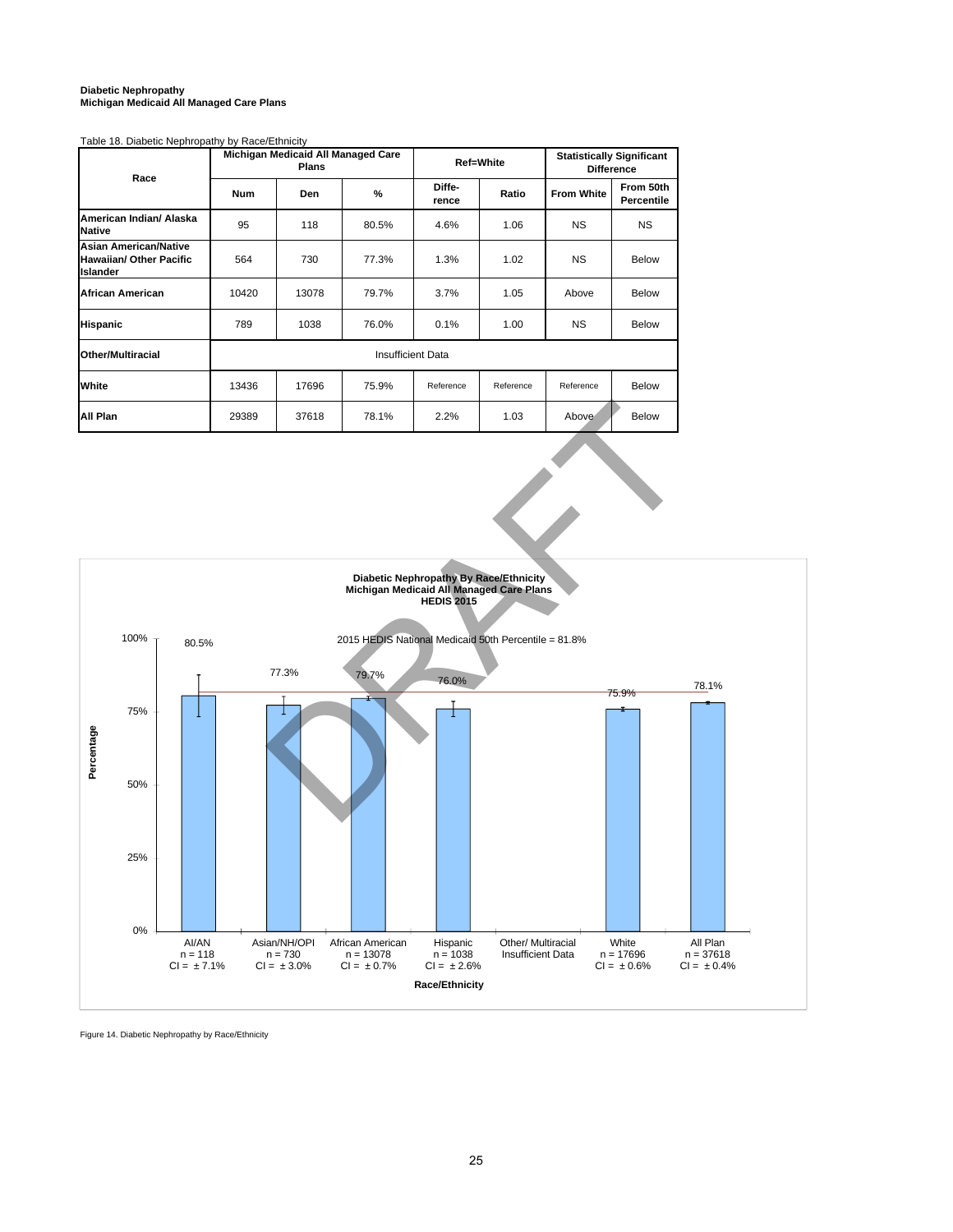Table 19. Rate Differences. White, African American, and Hispanic.

| <b>Measure</b>                    | 2015<br>White<br>Rate | 2015 African<br>American<br>Rate | Rate<br><b>Difference</b> | 2015<br>Hispanic<br>Rate | Rate<br><b>Difference</b> |
|-----------------------------------|-----------------------|----------------------------------|---------------------------|--------------------------|---------------------------|
| <b>Breast Cancer Screening</b>    | 64.0%                 | 61.2%                            | $-2.8%$                   | 61.3%                    | $-2.7%$                   |
| <b>Cervical Cancer Screening</b>  | 62.0%                 | 65.6%                            | 3.6%                      | 64.9%                    | 2.90%                     |
| Chlamydia Screening               | 54.2%                 | 73.1%                            | 18.9%                     | 59.0%                    | 4.8%                      |
| Post-Partum Care                  | 61.6%                 | 48.2%                            | $-13.4%$                  | 63.2%                    | 1.7%                      |
| Childhood Immns Combo 3           | 73.0%                 | 64.2%                            | $-8.8%$                   | 78.6%                    | 5.6%                      |
| Adolescent Immunizations          | 87.7%                 | 86.0%                            | $-1.6%$                   | 90.5%                    | 2.8%                      |
| Lead Screening                    | 78.7%                 | 77.5%                            | $-1.2%$                   | 84.6%                    | 5.9%                      |
| Well Child Visits 3-6 yrs         | 73.8%                 | 69.7%                            | $-4.1%$                   | 77.0%                    | 3.2%                      |
| Access to Care 25 months-6 yrs    | 91.1%                 | 83.0%                            | $-8.0%$                   | 91.3%                    | 0.2%                      |
| Access to Care 20-44 yrs          | 86.2%                 | 78.5%                            | $-7.7%$                   | 81.9%                    | $-4.3%$                   |
| Appropriate Asthma Meds           | 82.4%                 | 76.7%                            | $-5.7%$                   | 86.9%                    | 4.5%                      |
| <b>HbA1C Testing for Diabetes</b> | 81.3%                 | 77.7%                            | $-3.6%$                   | 84.4%                    | 3.1%                      |
| Diabetic Eye Exam                 | 45.7%                 | 41.6%                            | $-4.1%$                   | 45.5%                    | $-0.3%$                   |
| Diabetic Nephropathy              | 75.9%                 | 79.7%                            | 3.7%                      | 76.0%                    | 0.1%                      |

Yellow = Rate is significantly below White population

Orange = Rate is significantly above White population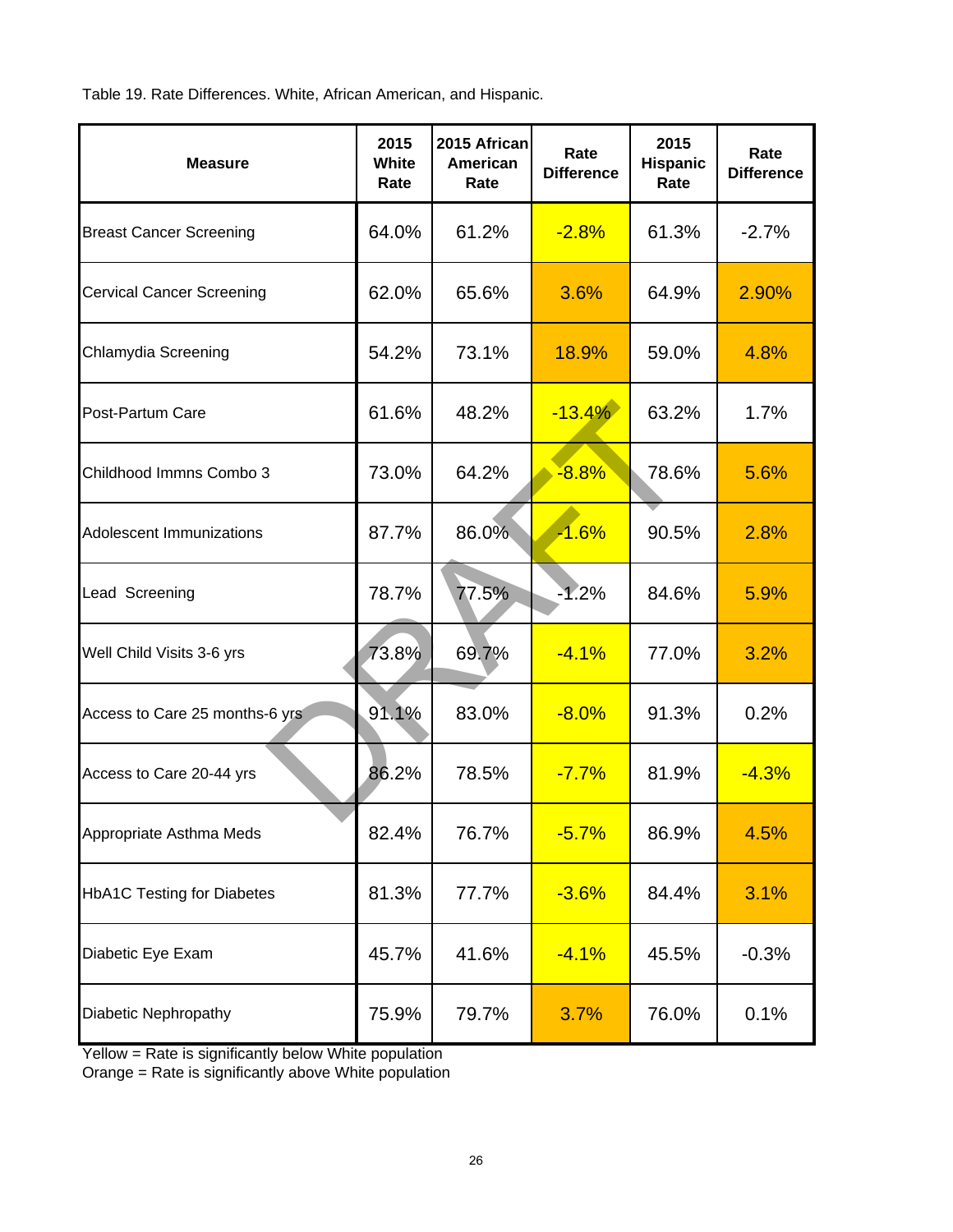|                                      |       |       | White |       |           |       |       | <b>African American</b> |       |           |       |       | <b>Hispanic</b> |       |           |       |       |       |       | Michigan Medicaid All Managed Care Plans |
|--------------------------------------|-------|-------|-------|-------|-----------|-------|-------|-------------------------|-------|-----------|-------|-------|-----------------|-------|-----------|-------|-------|-------|-------|------------------------------------------|
| <b>Measure</b>                       | 2012  | 2013  | 2014  | 2015  | Change    | 2012  | 2013  | 2014                    | 2015  | Change    | 2012  | 2013  | 2014            | 2015  | Change    | 2012  | 2013  | 2014  | 2015  | Change                                   |
| <b>Breast Cancer</b><br>Screening    | 58.0% | 57.8% |       | 64.0% | $---$     | 55.7% | 56.4% |                         | 61.2% | ---       | 58.1% | 58.8% |                 | 61.3% | $---$     | 57.0% | 57.4% |       | 63.0% | $--$                                     |
| <b>Cervical Cancer</b><br>Screening  | 66.4% | 66.2% |       | 62.0% | $---$     | 67.3% | 68.1% |                         | 65.6% | ---       | 69.8% | 66.5% |                 | 64.9% | ---       | 66.5% | 66.1% |       | 62.9% |                                          |
| Chlamydia<br>Screening               | 56.1% | 58.0% | 55.6% | 54.2% |           | 73.6% | 75.2% | 73.3%                   | 73.1% | <b>NS</b> | 64.6% | 63.9% | 62.6%           | 59.0% | <b>NS</b> | 64.5% | 65.8% | 63.4% | 62.4% | <b>NS</b>                                |
| Post-Partum Care                     | 62.6% | 61.8% | 64.8% | 61.6% |           | 46.3% | 48.7% | 53.4%                   | 48.2% |           | 58.8% | 62.1% | 63.5%           | 63.2% | <b>NS</b> | 58.1% | 58.4% | 60.3% | 57.4% |                                          |
| Childhood Immns<br>Combo 3           | 74.0% | 74.9% | 72.1% | 73.0% | <b>NS</b> | 63.0% | 64.7% | 62.9%                   | 64.2% | <b>NS</b> | 78.4% | 75.1% | 77.4%           | 78.6% | <b>NS</b> | 70.7% | 72.2% | 70.7% | 71.0% | <b>NS</b>                                |
| Adolescent Immns<br>Combo 1          | 74.6% | 86.8% | 84.6% | 87.7% |           | 72.4% | 83.8% | 81.4%                   | 86.0% |           | 80.7% | 89.3% | 88.5%           | 90.5% | <b>NS</b> | 74.1% | 85.9% | 83.4% | 87.3% |                                          |
| <b>Blood Lead</b><br>Screening       | 73.1% | 78.5% | 77.8% | 78.7% | <b>NS</b> | 75.2% | 77.8% | 77.3%                   | 77.5% | <b>NS</b> | 81.8% | 82.5% | 83.1%           | 84.6% | <b>NS</b> | 74.6% | 78.9% | 78.4% | 78.9% | <b>NS</b>                                |
| Well Child Visits 3-6<br>Years       | 73.8% | 73.5% | 73.6% | 73.8% | <b>NS</b> | 72.2% | 72.1% | 69.9%                   | 69.7% | <b>NS</b> | 76.3% | 76.1% | 77.0%           | 77.0% | <b>NS</b> | 73.6% | 73.5% | 72.7% | 72.9% | <b>NS</b>                                |
| Access to Care 25<br>months-6 yrs    | 92.7% | 92.4% | 92.1% | 91.1% |           | 85.9% | 85.0% | 85.4%                   | 83.0% |           | 92.2% | 91.6% | 92.1%           | 91.3% | <b>NS</b> | 90.4% | 90.1% | 90.0% | 88.7% |                                          |
| Access to Care 20-<br>44 yrs         | 86.2% | 87.0% | 87.8% | 86.2% |           | 80.2% | 81.0% | 81.6%                   | 78.5% |           | 82.2% | 82.0% | 83.8%           | 81.9% | <b>NS</b> | 83.6% | 84.5% | 85.3% | 83.2% |                                          |
| Appropriate Asthma<br>Meds           | 85.7% | 83.8% | 82.7% | 82.4% | <b>NS</b> | 80.5% | 78.9% | 78.6%                   | 76.7% | <b>NS</b> | 87.0% | 86.0% | 86.0%           | 86.9% | <b>NS</b> | 83.8% | 82.1% | 81.2% | 80.3% | <b>NS</b>                                |
| HbA1C Testing for<br><b>Diabetes</b> | 80.2% | 81.1% | 80.9% | 81.3% | <b>NS</b> | 73.5% | 75.7% | 76.5%                   | 77.7% | <b>NS</b> | 74.7% | 76.0% | 80.2%           | 84.4% | <b>NS</b> | 77.2% | 79.0% | 79.3% | 80.5% | <b>NS</b>                                |
| Diabetic Eye Exam                    | 47.2% | 50.4% | 51.5% | 45.7% |           | 41.0% | 45.9% | 47.3%                   | 41.6% |           | 42.0% | 45.5% | 50.3%           | 45.5% | <b>NS</b> | 44.6% | 49.0% | 49.9% | 44.9% |                                          |
| <b>Diabetic</b><br>Nephropathy       | 74.5% | 75.7% | 75.4% | 75.9% | <b>NS</b> | 75.8% | 78.2% | 78.1%                   | 79.7% |           | 71.3% | 73.1% | 73.4%           | 76.0% | <b>NS</b> | 75.1% | 77.4% | 77.0% | 78.1% |                                          |

Table 20. Change in Rate for Fourteen (14) Quality Measures between 2012-2015 for the White, African American, Hispanic and total Michigan Medicaid Managed Care Populations.

↑ - There was a statistically significant increase in the rate between 2012 - 2015<br>♦ - There was a statistically significant decrease in the rate between 2012 - 2015<br>NS - The change in the rate between 2012-2015 was not s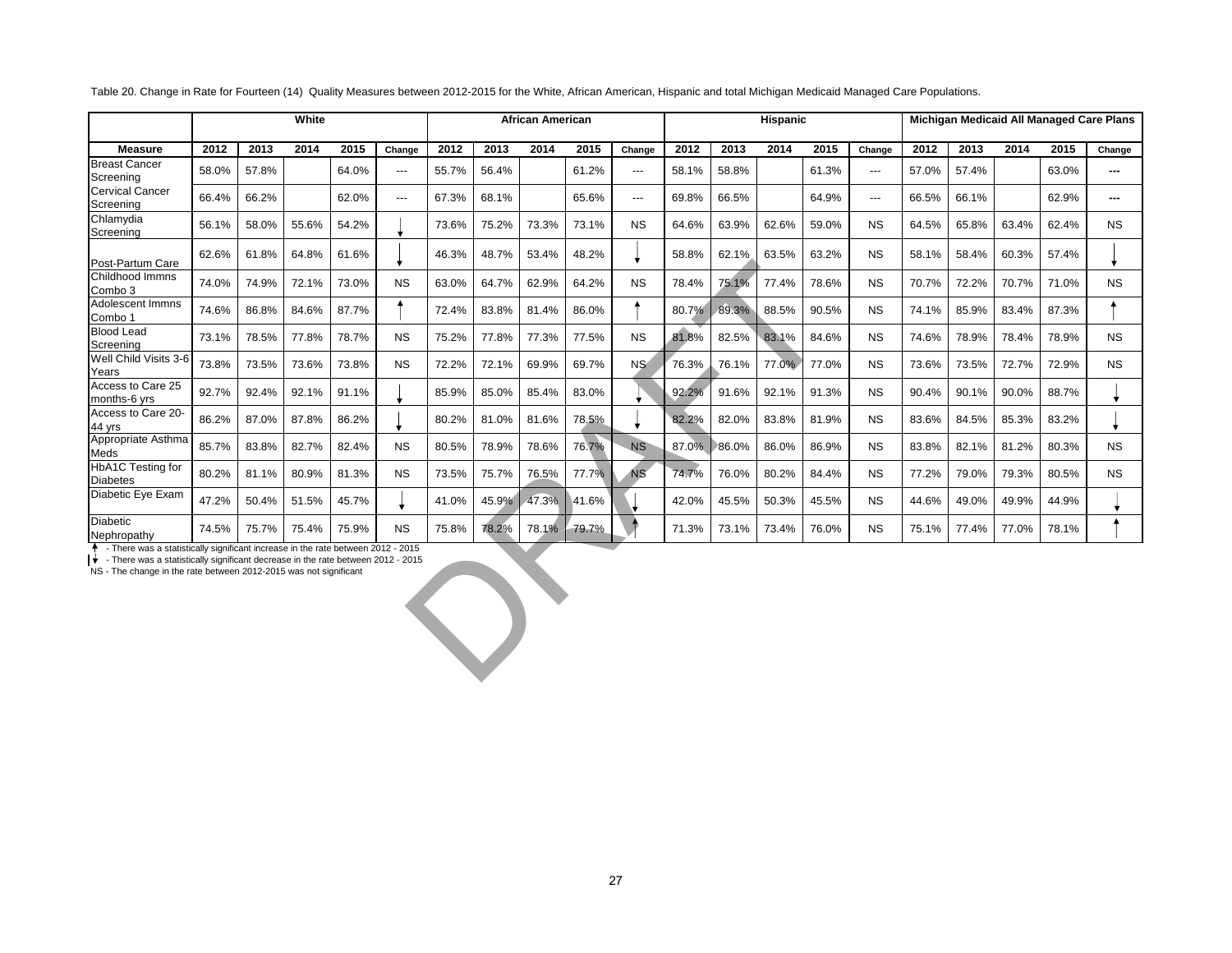## **Change in Rate 2012-2015 for Measures in Women - Adult Care and Pregnancy Care Dimension**







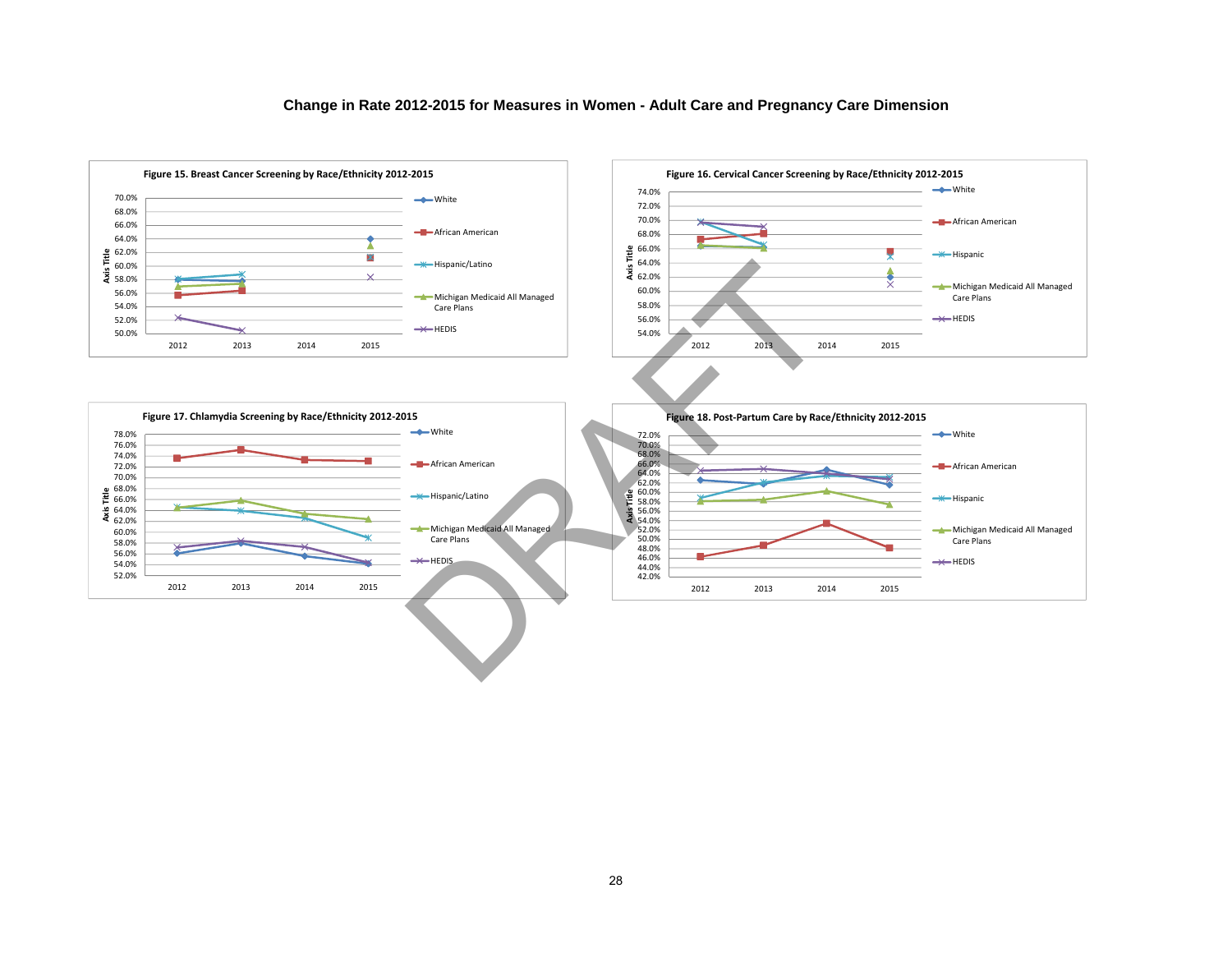

## **Change in Rate 2012-2015 for Measures in Child and Adolescent Care**





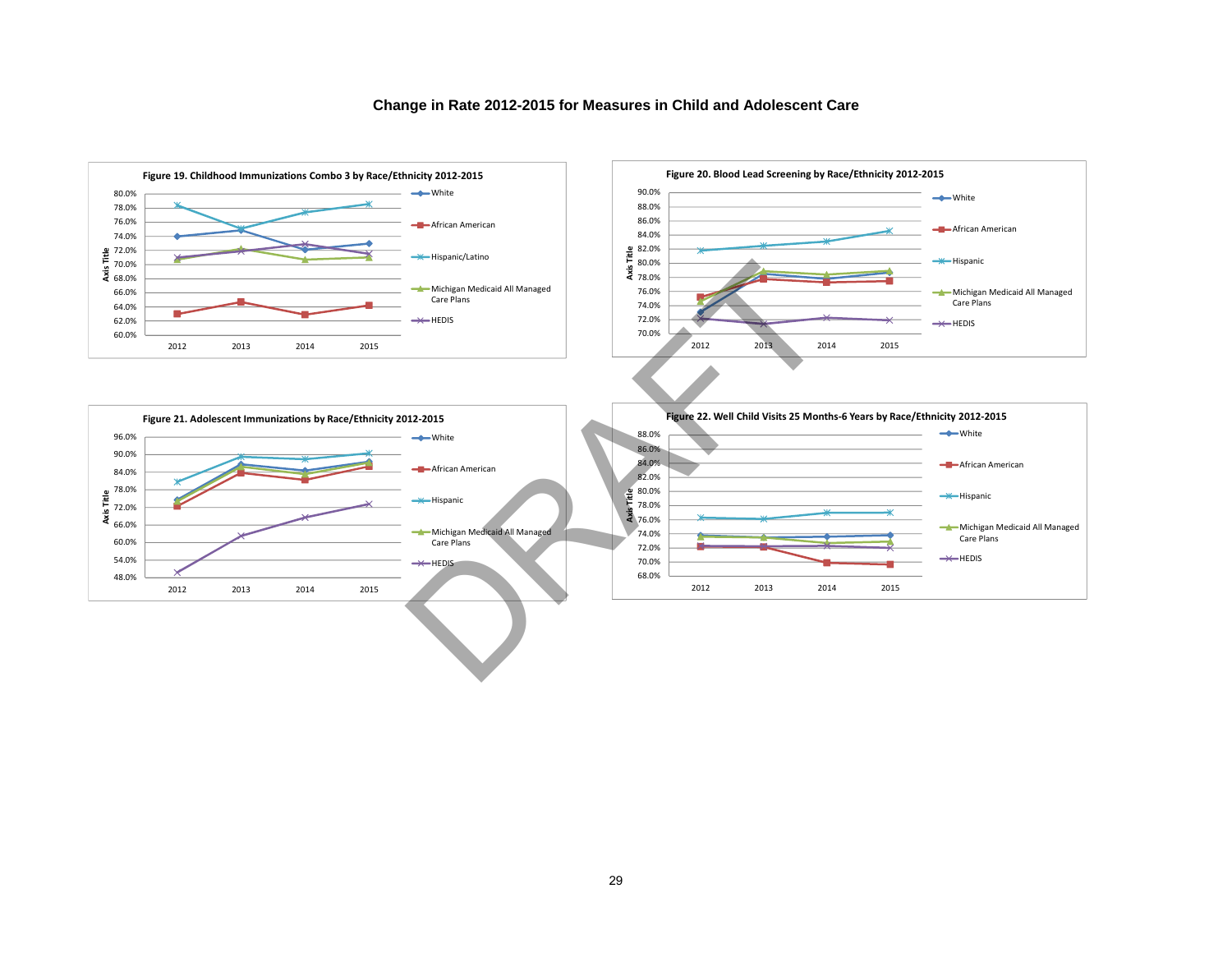

## **Change in Rate 2012-2015 for Measures in Access to Care**

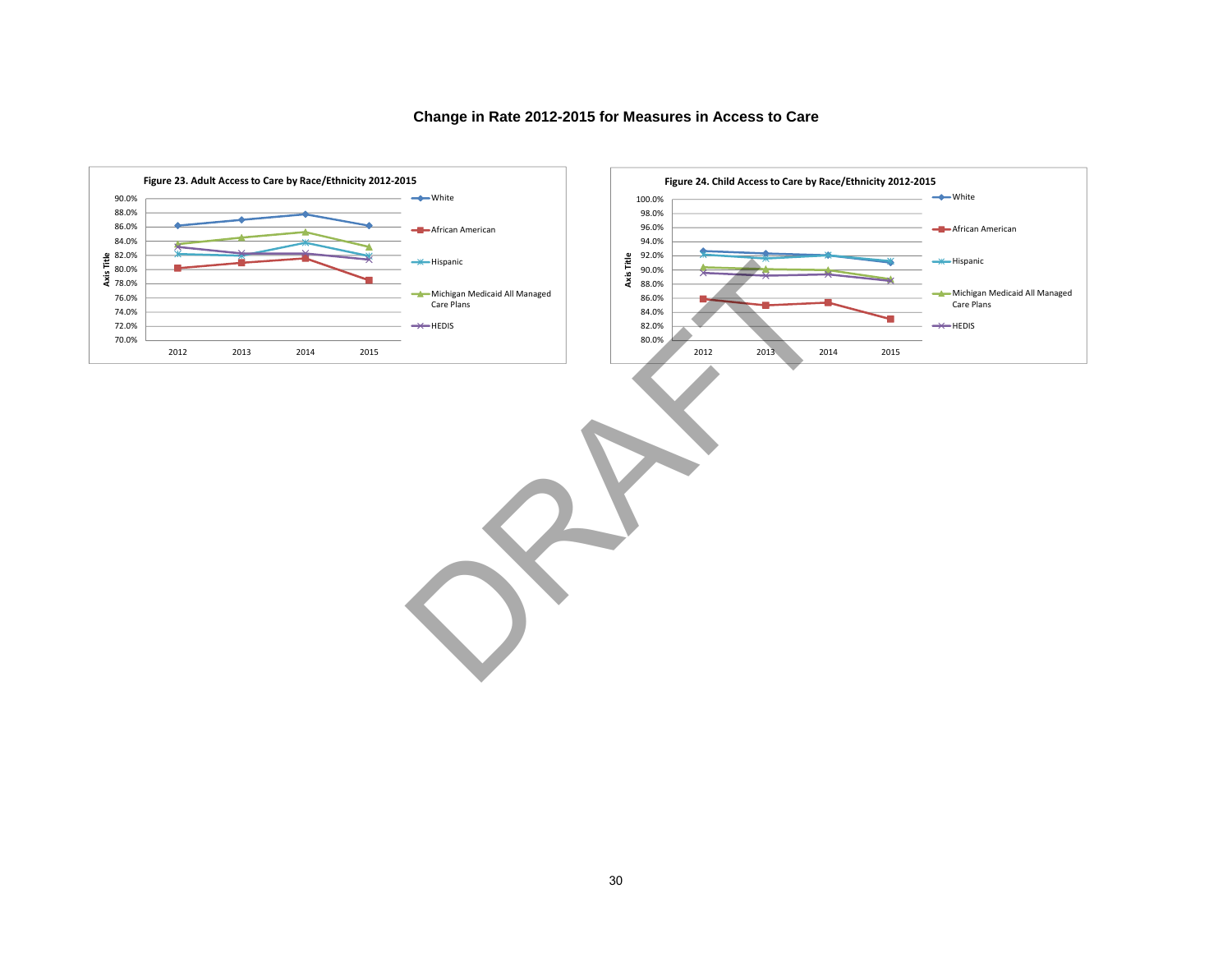

## **Change in Rate 2012-2015 for Measures in Living with Illness**





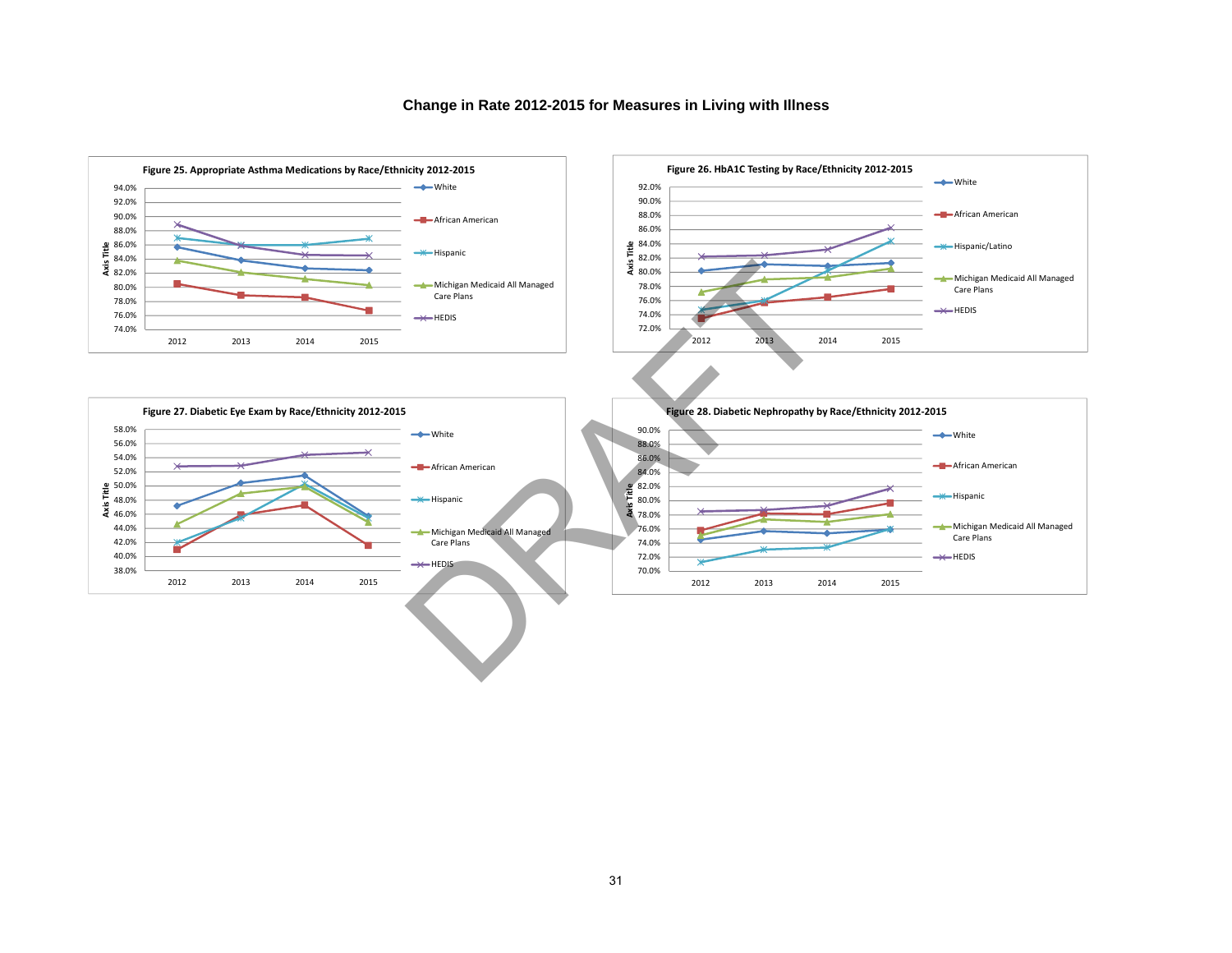## **Index of Disparity (ID) Summary Michigan Medicaid Managed Care All Plans**

| <b>Indicator</b>                                 | Abbr.            | $2011*$ | 2012*  | $2013*$ | 2014   | 2015     |
|--------------------------------------------------|------------------|---------|--------|---------|--------|----------|
| <b>Breast Cancer Screening</b>                   | <b>BCS</b>       | 4.85%   | 5.36%  | 4.79%   |        | 4.30%    |
| <b>Cervical Cancer Screening</b>                 | <b>CCS</b>       | 10.04%  | 6.38%  | 4.55%   | ---    | 7.88%    |
| <b>Chlamydia Screening</b>                       | <b>CHL</b>       | 15.57%  | 10.20% | 8.00%   | 9.37%  | 14.75%   |
| <b>Post-Partum Care</b>                          | <b>PPC</b>       |         | 8.22%  | 8.32%   | 10.10% | $9.99\%$ |
| <b>Childhood Immunizations Combo 3</b>           | <b>CIS</b>       | 8.95%   | 8.24%  | 8.38%   | 11.70% | 5.87%    |
| <b>Adolescent Immunizations</b>                  | IMA              |         | 4.17%  | 2.86%   | 5.18%  | 4.86%    |
| <b>Blood Lead Screening</b>                      | <b>LSC</b>       | ---     | 5.36%  | 3.11%   | 4.50%  | 5.58%    |
| Well Child Visits (3-6 Years)                    | <b>W34</b>       |         | 5.00%  | 4.83%   | 4.76%  | 4.15%    |
| Child Access to Care (25 Months to 6 Years)      | <b>CAP</b>       | 3.59%   | 2.65%  | 3.25%   | 3.05%  | 3.92%    |
| Adult Access to Care (20-44 Years)               | AAP              | 4.86%   | 2.73%  | 3.10%   | 3.66%  | 3.40%    |
| <b>Appropriate Asthma Medications (Combined)</b> | <b>ASM</b>       | 5.85%   | 5.41%  | 7.96%   | 3.57%  | 5.32%    |
| <b>HbA1C Testing</b>                             | CDC <sub>1</sub> | 4.50%   | 3.65%  | 4.07%   | 3.18%  | 3.44%    |
| <b>Diabetic Eye Exam</b>                         | CDC <sub>2</sub> |         | 10.52% | 7.33%   | 4.70%  | 5.19%    |
| <b>Diabetic Nephropathy</b>                      | CDC <sub>3</sub> |         | 4.33%  | 4.03%   | 4.70%  | 2.33%    |

| Table 21. Index of Disparity for All Medicaid Managed Care Plans 2011-2013 |  |
|----------------------------------------------------------------------------|--|
|                                                                            |  |

\* Note for Table 19 and Figure 29:Due to methodology changes that took place in 2014, the Index of Disparity results from 2014 and moving forward cannot be compared to results from 2013 and earlier.

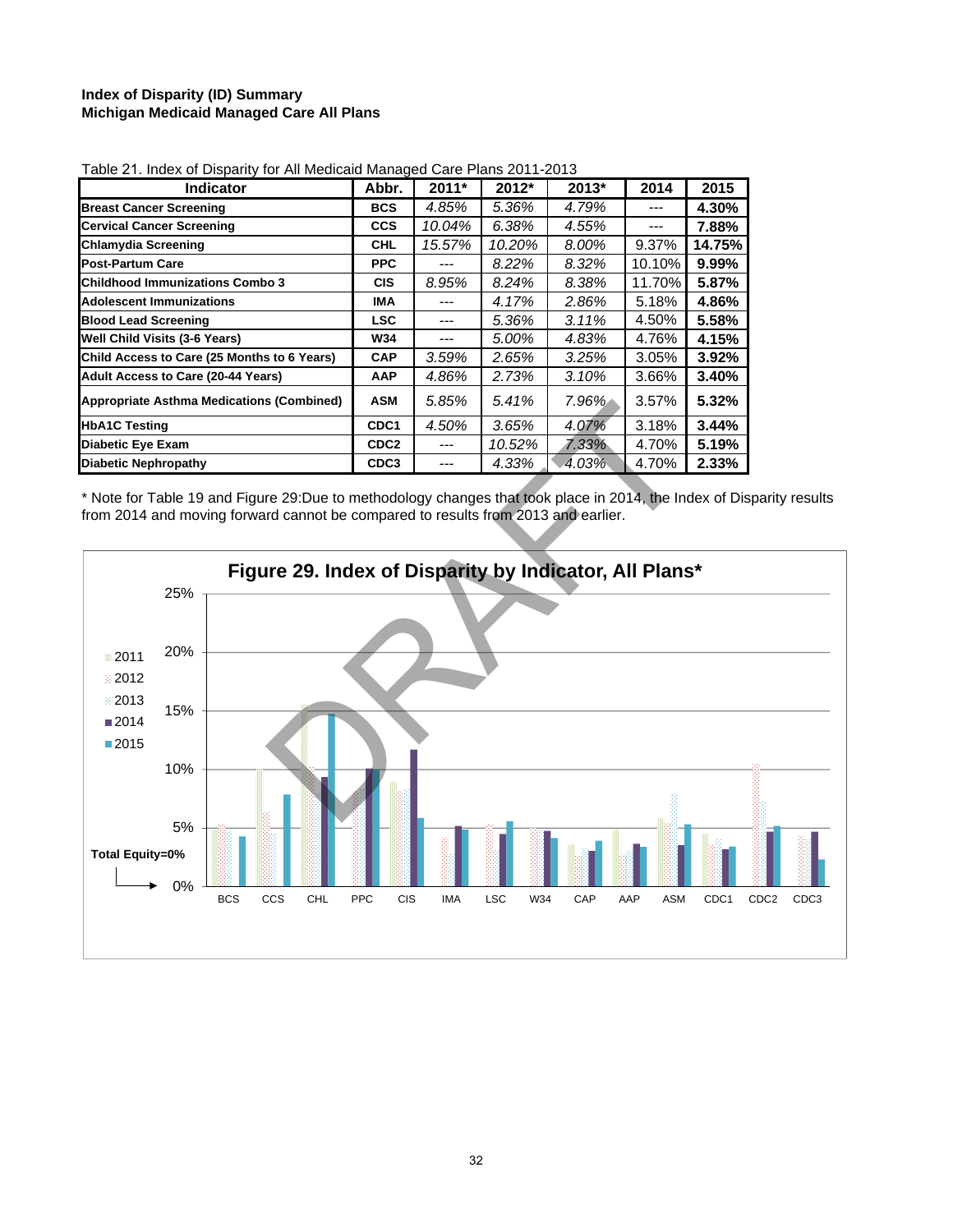## **Table 22. Confidence Intervals Michigan Medicaid All Managed Care Plans**

| Race/Ethnicity                               | $\frac{0}{6}$ | <b>Confidence Interval</b> |                    |  |  |  |  |  |  |
|----------------------------------------------|---------------|----------------------------|--------------------|--|--|--|--|--|--|
| <b>Breast Cancer Screening</b>               |               | <b>Lower Limit</b>         | <b>Upper Limit</b> |  |  |  |  |  |  |
| American Indian/ Alaska Native               | 53.8%         | 42.8%                      | 64.9%              |  |  |  |  |  |  |
| Asian American/Native Hawaiian/ O.P.I.       | 63.0%         | 58.2%                      | 67.8%              |  |  |  |  |  |  |
| African American                             | 61.2%         | 60.2%                      | 62.3%              |  |  |  |  |  |  |
| Hispanic                                     | 61.3%         | 56.8%                      | 65.9%              |  |  |  |  |  |  |
| Other/Multiracial                            |               | <b>Insufficient Data</b>   |                    |  |  |  |  |  |  |
| White                                        | 64.0%         | 63.1%                      | 64.9%              |  |  |  |  |  |  |
| All Plan                                     | 63.0%         | 62.4%                      | 63.6%              |  |  |  |  |  |  |
| 2015 HEDIS National Medicaid 50th Percentile | 58.4%         | N/A                        |                    |  |  |  |  |  |  |
| <b>Cervical Cancer Screening</b>             |               | <b>Lower Limit</b>         | <b>Upper Limit</b> |  |  |  |  |  |  |
| American Indian/ Alaska Native               | 52.2%         | 46.7%                      | 57.7%              |  |  |  |  |  |  |
| Asian American/Native Hawaiian/ O.P.I.       | 64.9%         | 62.6%                      | 67.2%              |  |  |  |  |  |  |
| African American                             | 65.6%         | 65.2%                      | 66.0%              |  |  |  |  |  |  |
| Hispanic                                     | 64.9%         | 63.4%                      | 66.4%              |  |  |  |  |  |  |
| Other/Multiracial                            | 51.5%         | 41.7%                      | 61.2%              |  |  |  |  |  |  |
| White                                        | 62.0%         | 61.7%                      | 62.3%              |  |  |  |  |  |  |
| All Plan                                     | 62.9%         | 62.7%                      | 63.2%              |  |  |  |  |  |  |
| 2015 HEDIS National Medicaid 50th Percentile | 61.0%         | N/A                        |                    |  |  |  |  |  |  |
| <b>Chlamydia Screening</b>                   |               | <b>Lower Limit</b>         | <b>Upper Limit</b> |  |  |  |  |  |  |
| American Indian/ Alaska Native               | 52.5%         | 42.7%                      | 62.2%              |  |  |  |  |  |  |
| Asian American/Native Hawaiian/ O.P.I.       | 48.6%         | 42.8%                      | 54.4%              |  |  |  |  |  |  |
| African American                             | 73.1%         | 72.4%                      | 73.8%              |  |  |  |  |  |  |
| Hispanic                                     | 59.0%         | 56.6%                      | 61.3%              |  |  |  |  |  |  |
| Other/Multiracial                            |               | <b>Insufficient Data</b>   |                    |  |  |  |  |  |  |
| White                                        | 54.2%         | 53.5%                      | 54.9%              |  |  |  |  |  |  |
| All Plan                                     | 62.4%         | 61.9%                      | 62.9%              |  |  |  |  |  |  |
| 2015 HEDIS National Medicaid 50th Percentile | 54.4%         | N/A                        |                    |  |  |  |  |  |  |
| <b>Post-Partum Care</b>                      |               | <b>Lower Limit</b>         | <b>Upper Limit</b> |  |  |  |  |  |  |
| American Indian/ Alaska Native               | 51.6%         | 41.4%                      | 61.9%              |  |  |  |  |  |  |
| Asian American/Native Hawaiian/ O.P.I.       | 64.3%         | 59.5%                      | 69.1%              |  |  |  |  |  |  |
| African American                             | 48.2%         | 47.2%                      | 49.1%              |  |  |  |  |  |  |
| Hispanic                                     | 63.2%         | 60.9%                      | 65.6%              |  |  |  |  |  |  |
| Other/Multiracial                            | 54.9%         | 41.2%                      | 68.6%<br>62.3%     |  |  |  |  |  |  |
| White                                        | 61.6%         | 60.9%                      |                    |  |  |  |  |  |  |
| All Plan                                     | 57.4%         | 56.9%                      | 57.9%              |  |  |  |  |  |  |
| 2015 HEDIS National Medicaid 50th Percentile | 62.8%         | N/A                        |                    |  |  |  |  |  |  |
| <b>Childhood Immunizations Combo 3</b>       |               | <b>Lower Limit</b>         | <b>Upper Limit</b> |  |  |  |  |  |  |
| American Indian/ Alaska Native               | 75.0%         | 67.0%                      | 83.0%              |  |  |  |  |  |  |
| Asian American/Native Hawaiian/ O.P.I.       | 74.3%         | 70.0%                      | 78.5%              |  |  |  |  |  |  |
| African American                             | 64.2%         | 63.2%                      | 65.2%              |  |  |  |  |  |  |
| Hispanic                                     | 78.6%         | 76.9%                      | 80.3%              |  |  |  |  |  |  |
| Other/Multiracial                            | 69.5%         | 57.7%                      | 81.2%              |  |  |  |  |  |  |
| White                                        | 73.0%         | 72.3%                      | 73.7%              |  |  |  |  |  |  |
| All Plan                                     | 71.0%         | 70.5%                      | 71.5%              |  |  |  |  |  |  |
| 2015 HEDIS National Medicaid 50th Percentile | 71.5%         | N/A                        |                    |  |  |  |  |  |  |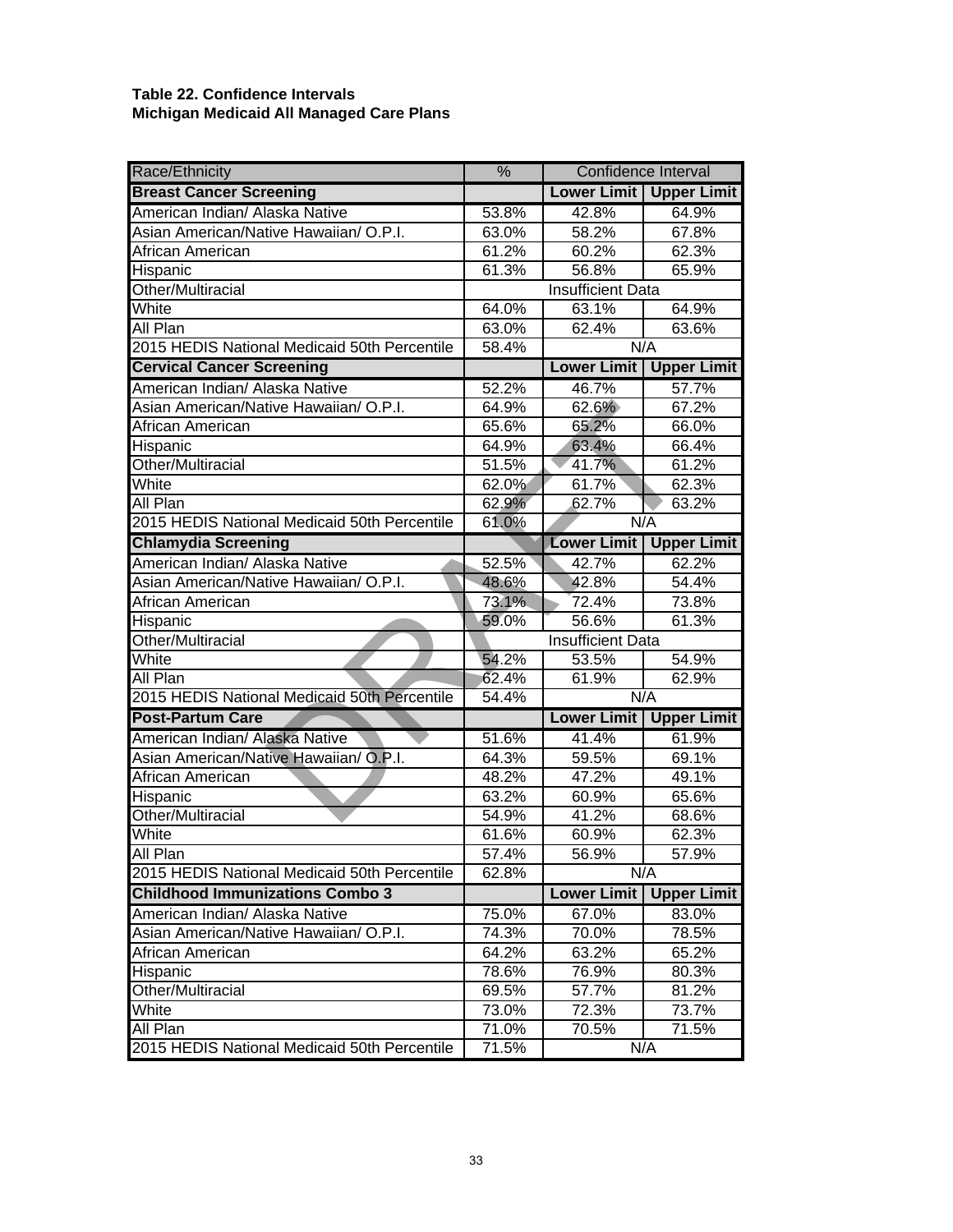| <b>Adolescent Immunizations Combo 1</b>                                  |                | <b>Upper Limit</b><br><b>Lower Limit</b> |                    |  |  |  |  |
|--------------------------------------------------------------------------|----------------|------------------------------------------|--------------------|--|--|--|--|
| American Indian/ Alaska Native                                           | 92.2%          | 84.8%                                    | 99.5%              |  |  |  |  |
| Asian American/Native Hawaiian/ O.P.I.                                   | 89.8%          | 87.0%                                    | 92.6%              |  |  |  |  |
| African American                                                         | 86.0%          | 85.3%                                    | 86.8%              |  |  |  |  |
| Hispanic                                                                 | 90.5%          | 89.2%                                    | 91.8%              |  |  |  |  |
| Other/Multiracial                                                        | 74.0%          | 61.8%                                    | 86.2%              |  |  |  |  |
| White                                                                    | 87.7%          | 87.1%                                    | 88.2%              |  |  |  |  |
| All Plan                                                                 | 87.3%          | 86.9%                                    | 87.7%              |  |  |  |  |
| 2015 HEDIS National Medicaid 50th Percentile                             | 73.2%          | N/A                                      |                    |  |  |  |  |
| <b>Blood Lead Screening</b>                                              |                | <b>Lower Limit</b>                       | <b>Upper Limit</b> |  |  |  |  |
| American Indian/ Alaska Native                                           | 84.8%          | 78.2%                                    | 91.5%              |  |  |  |  |
| Asian American/Native Hawaiian/ O.P.I.                                   | 88.0%          | 84.9%                                    | 91.2%              |  |  |  |  |
| African American                                                         | 77.5%          | 76.6%                                    | 78.4%              |  |  |  |  |
| Hispanic                                                                 | 84.6%          | 83.1%                                    | 86.1%              |  |  |  |  |
| Other/Multiracial                                                        | 83.1%          | 73.5%                                    | 92.6%              |  |  |  |  |
| White                                                                    | 78.7%          | 78.0%                                    | 79.4%              |  |  |  |  |
| All Plan                                                                 | 78.9%          | 78.5%                                    | 79.4%              |  |  |  |  |
| 2015 HEDIS National Medicaid 50th Percentile                             | 71.9%          |                                          | N/A                |  |  |  |  |
| <b>Well Child Visits 3-6 years</b>                                       |                | <b>Lower Limit</b>                       | <b>Upper Limit</b> |  |  |  |  |
| American Indian/ Alaska Native                                           | 73.8%          | 68.9%                                    | 78.8%              |  |  |  |  |
| Asian American/Native Hawaiian/ O.P.I.                                   | 78.6%          | 76.6%                                    | 80.5%              |  |  |  |  |
| African American                                                         | 69.7%          | 69.2%                                    | 70.1%              |  |  |  |  |
| Hispanic                                                                 | 77.0%          | 76.2%                                    | 77.9%              |  |  |  |  |
| Other/Multiracial                                                        | 76.3%          | 70.6%                                    | 82.0%              |  |  |  |  |
| White                                                                    | 73.8%          | 73.5%                                    | 74.2%              |  |  |  |  |
| All Plan                                                                 | 72.9%          | 72.7%                                    | 73.2%              |  |  |  |  |
| 2015 HEDIS National Medicaid 50th Percentile                             | 72.0%          |                                          | N/A                |  |  |  |  |
|                                                                          |                |                                          |                    |  |  |  |  |
| Child Access to Care (25mos - 6yrs)                                      |                | <b>Lower Limit</b>                       | <b>Upper Limit</b> |  |  |  |  |
| American Indian/ Alaska Native                                           | 90.6%          | 87.6%                                    | 93.5%              |  |  |  |  |
| Asian American/Native Hawaiian/ O.P.I.                                   | 93.6%          | 92.6%                                    | 94.7%              |  |  |  |  |
| African American                                                         | 83.0%          | 82.7%                                    | 83.4%              |  |  |  |  |
| Hispanic                                                                 | 91.3%          | 90.7%                                    | 91.8%              |  |  |  |  |
| Other/Multiracial                                                        |                | <b>Insufficient Data</b>                 |                    |  |  |  |  |
| White                                                                    | 91.1%          | 90.8%                                    | 91.3%              |  |  |  |  |
| All Plan                                                                 | 88.7%          | 88.5%                                    | 88.9%              |  |  |  |  |
| 2015 HEDIS National Medicaid 50th Percentile                             | 88.5%          | N/A                                      |                    |  |  |  |  |
| <b>Adult Access to Care (20-44 years)</b>                                |                | <b>Lower Limit</b>                       | <b>Upper Limit</b> |  |  |  |  |
| American Indian/ Alaska Native<br>Asian American/Native Hawaiian/ O.P.I. | 84.8%          | 80.9%                                    | 88.6%              |  |  |  |  |
|                                                                          | 82.4%          | 80.7%                                    | 84.1%<br>78.8%     |  |  |  |  |
| African American                                                         | 78.5%<br>81.9% | 78.2%<br>80.8%                           | 83.0%              |  |  |  |  |
| Hispanic<br>Other/Multiracial                                            | 77.6%          | 70.3%                                    | 84.9%              |  |  |  |  |
| White                                                                    | 86.2%          | 86.0%                                    | 86.4%              |  |  |  |  |
| All Plan                                                                 | 83.2%          | 83.0%                                    | 83.4%              |  |  |  |  |
| 2015 HEDIS National Medicaid 50th Percentile                             | 81.4%          | N/A                                      |                    |  |  |  |  |
| <b>Appropriate Asthma Medications</b>                                    |                | <b>Lower Limit</b>                       | <b>Upper Limit</b> |  |  |  |  |
| American Indian/ Alaska Native                                           | 0.0%           | 0.0%                                     | 0.0%               |  |  |  |  |
| Asian American/Native Hawaiian/ O.P.I.                                   | 85.1%          | 80.0%                                    | 90.2%              |  |  |  |  |
| African American                                                         | 76.7%          | 75.6%                                    | 77.8%              |  |  |  |  |
| Hispanic                                                                 | 86.9%          | 84.1%                                    | 89.7%              |  |  |  |  |
| Other/Multiracial                                                        |                | <b>Insufficient Data</b>                 |                    |  |  |  |  |
| White                                                                    | 82.4%          | 81.6%                                    | 83.3%              |  |  |  |  |
| All Plan                                                                 | 80.3%          | 79.7%                                    | 81.0%              |  |  |  |  |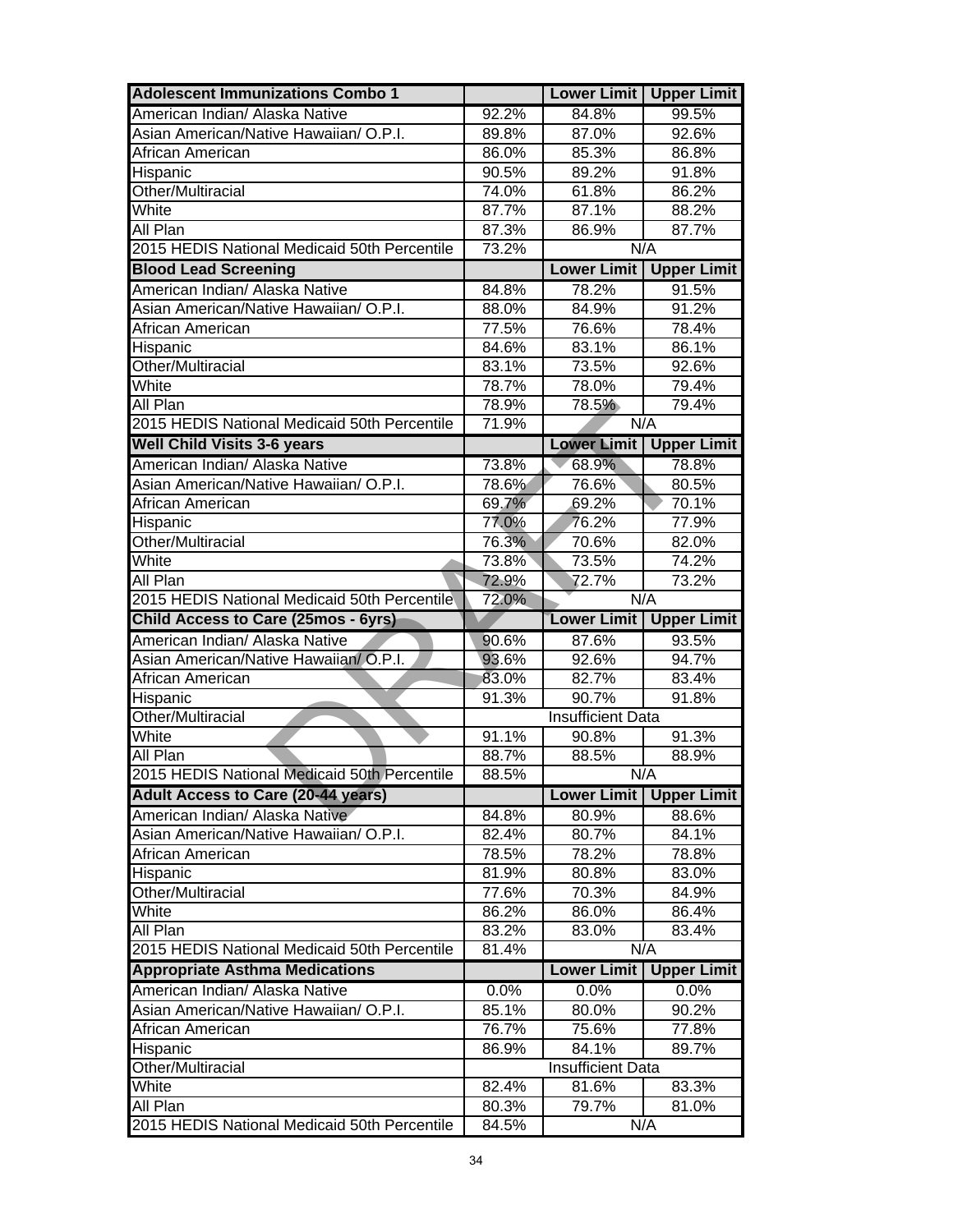| <b>HbA1C Testing</b>                         |                          | <b>Lower Limit</b>       | <b>Upper Limit</b> |  |  |  |  |  |  |
|----------------------------------------------|--------------------------|--------------------------|--------------------|--|--|--|--|--|--|
| American Indian/ Alaska Native               | 80.5%                    | 73.4%                    | 87.7%              |  |  |  |  |  |  |
| Asian American/Native Hawaiian/ O.P.I.       | 86.8%                    | 84.4%                    | 89.3%              |  |  |  |  |  |  |
| African American                             | 77.7%                    | 77.0%                    | 78.4%              |  |  |  |  |  |  |
| Hispanic                                     | 84.4%                    | 82.2%                    | 86.6%              |  |  |  |  |  |  |
| Other/Multiracial                            |                          | <b>Insufficient Data</b> |                    |  |  |  |  |  |  |
| White                                        | 81.3%                    | 80.7%                    | 81.9%              |  |  |  |  |  |  |
| All Plan                                     | 80.5%                    | 80.1%<br>80.9%           |                    |  |  |  |  |  |  |
| 2015 HEDIS National Medicaid 50th Percentile | 86.3%                    | N/A                      |                    |  |  |  |  |  |  |
| <b>Diabetic Eye Exam</b>                     |                          | <b>Lower Limit</b>       | <b>Upper Limit</b> |  |  |  |  |  |  |
| American Indian/ Alaska Native               | 43.2%                    | 34.3%                    | 52.2%              |  |  |  |  |  |  |
| Asian American/Native Hawaiian/ O.P.I.       | 50.1%                    | 46.5%                    | 53.8%              |  |  |  |  |  |  |
| African American                             | 41.6%                    | 40.8%                    | 42.4%              |  |  |  |  |  |  |
| Hispanic                                     | 45.5%                    | 42.4%                    | 48.5%              |  |  |  |  |  |  |
| Other/Multiracial                            | <b>Insufficient Data</b> |                          |                    |  |  |  |  |  |  |
| White                                        | 45.7%                    | 45.0%                    | 46.5%              |  |  |  |  |  |  |
| All Plan                                     | 44.9%                    | 44.4%                    | 45.4%              |  |  |  |  |  |  |
| 2015 HEDIS National Medicaid 50th Percentile | 54.7%                    | N/A                      |                    |  |  |  |  |  |  |
| <b>Diabetic Nephropathy</b>                  |                          | <b>Lower Limit</b>       | <b>Upper Limit</b> |  |  |  |  |  |  |
| American Indian/ Alaska Native               | 80.5%                    | 73.4%                    | 87.7%              |  |  |  |  |  |  |
| Asian American/Native Hawaiian/ O.P.I.       | 77.3%                    | 74.2%                    | 80.3%              |  |  |  |  |  |  |
| African American                             | 79.7%                    | 79.0%                    | 80.4%              |  |  |  |  |  |  |
| Hispanic                                     | 76.0%                    | 78.6%                    |                    |  |  |  |  |  |  |
| Other/Multiracial                            | <b>Insufficient Data</b> |                          |                    |  |  |  |  |  |  |
| White                                        | 75.9%                    | 75.3%                    | 76.6%              |  |  |  |  |  |  |
| All Plan                                     | 78.1%                    | 77.7%                    | 78.5%              |  |  |  |  |  |  |
| 2015 HEDIS National Medicaid 50th Percentile | 81.8%                    | N/A                      |                    |  |  |  |  |  |  |